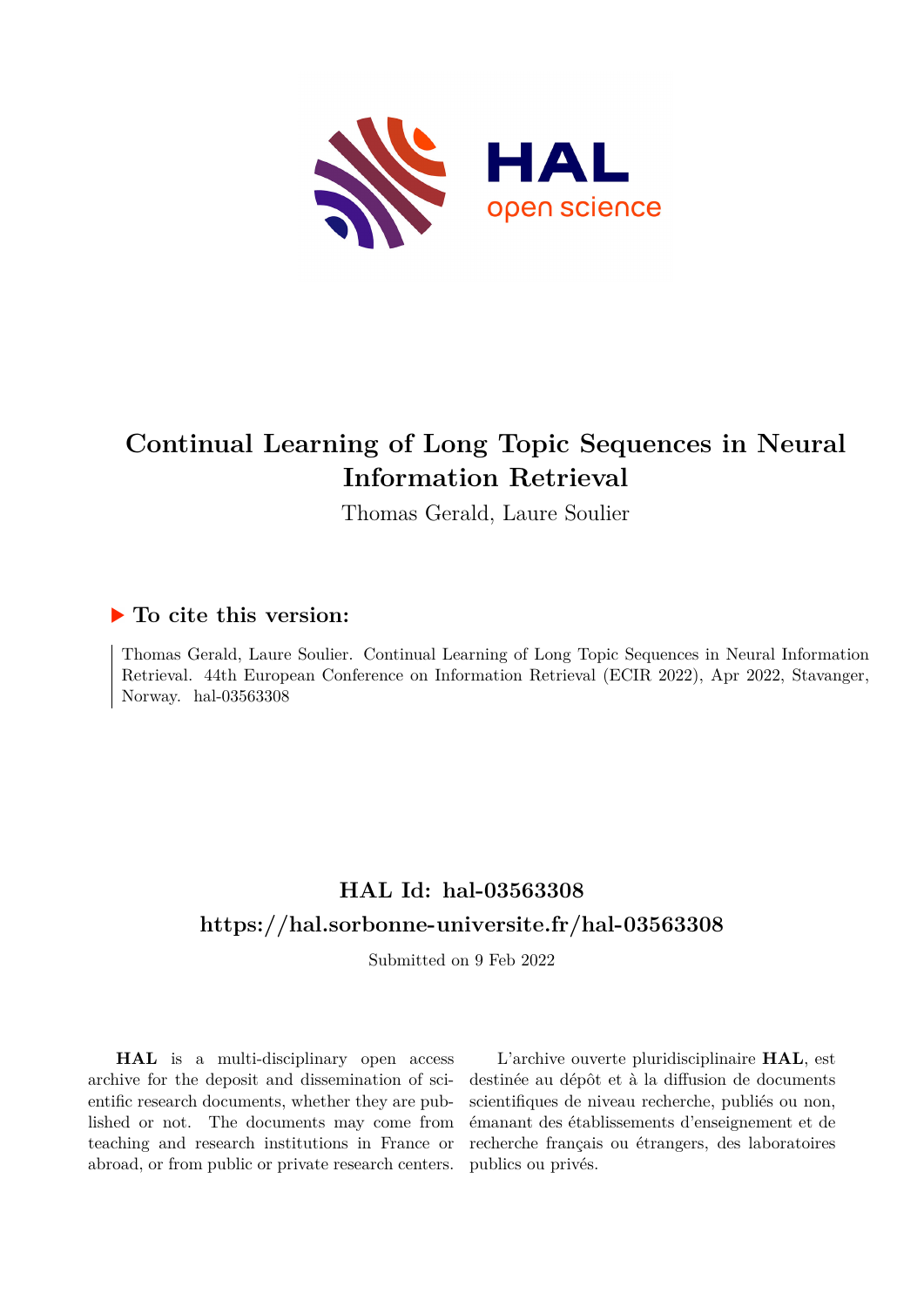# Continual Learning of Long Topic Sequences in Neural Information Retrieval

Thomas Gerald and Laure Soulier

CNRS-ISIR, Sorbonne University, Paris, France {gerald, soulier}@isir.upmc.fr

Abstract. In information retrieval (IR) systems, trends and users' interests may change over time, altering either the distribution of requests or contents to be recommended. Since neural ranking approaches heavily depend on the training data, it is crucial to understand the transfer capacity of recent IR approaches to address new domains in the long term. In this paper, we first propose a dataset based upon the MSMarco corpus aiming at modeling a long stream of topics as well as IR property-driven controlled settings. We then in-depth analyze the ability of recent neural IR models while continually learning those streams. Our empirical study highlights in which particular cases catastrophic forgetting occurs (e.g., level of similarity between tasks, peculiarities on text length, and ways of learning models) to provide future directions in terms of model design.

Keywords: Continual learning, Information retrieval, Neural ranking models

### 1 Introduction

The information Retrieval (IR) field has seen a keen interest in neural approaches these last years [27, 14, 24, 12] thanks to recent advances in semantic and language understanding. However, these approaches are heavily data dependent, often leading to specialization for a certain type of corpus [28, 32]. If document retrieval remains a core task, many challenges revolve around, such as news detection [37], question answering [43] or conversational search [8]. In all these tasks, users' needs or document content might evolve through time; leading to evolving queries and/or documents and shifting the topic distribution at the inference step  $[3, 26, 37]$ . It is, therefore, crucial to understand whether IR models are able to change their ranking abilities to new topics/trends, but also to be still able to perform on previous topics/trends if these ones remain up to date. Accumulating and preserving knowledge is thus an important feature in IR, allowing to continuously adapt to new domains or corpora while still being effective on the old ones. This requirement refers to an emerging research field called Continual learning [17, 34, 40]. In practice, continual learning proposes to learn all tasks sequentially by guaranteeing that previous knowledge does not deteriorate through the learning process; this phenomenon is called catastrophic forgetting. To solve this issue, one might consider multi-task learning [30] in which models learn together all the sets of tasks. Another approach would consists in learning a model for each task, but, in this case, the knowledge is not transferred between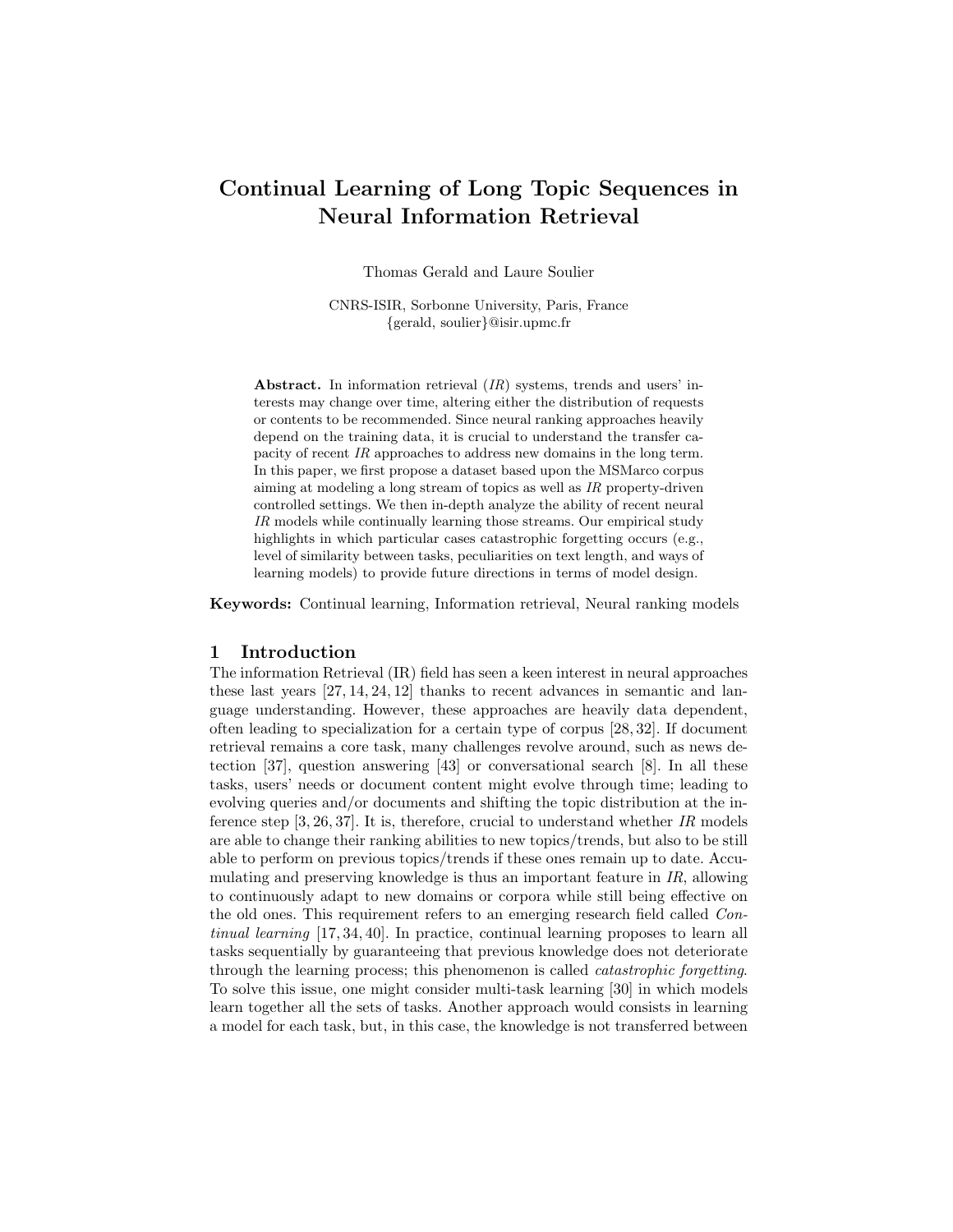previous and current tasks. These two last settings are not always realistic in IR, since they consider that all tasks are available at the training step. In practice, content and users' needs may evolve throughout the time [26, 3].

To the best of our knowledge, only one previous work has addressed the continual learning setting in  $IR$  [22], highlighting the small weakness of the studied neural models to slightly forget knowledge over time. However this work has two limitations: 1) it only considers few tasks in the stream (2 or 3 successive datasets) and does not allow to exhibit neural model abilities in the more realistic scenario of long-term topic sequences (i.e., a larger number of users and topics implying evolving information needs/trends). 2) Although authors in [22] use datasets of different domains, there is no control of stream properties (e.g., language shift [1, 3], information update [26]) allowing to correlate the observed results with IR realistic settings, as done in [40] for classification tasks.

The objective of this paper is thus to provide a low-level analysis of the learning behavior of neural ranking models through a continual setting considering long sequences and IR-driven controlled topic sequences. In this aim, we propose to study different neural ranking models and to evaluate their abilities to preserve knowledge. To this end, we consider neural rankers successively fined tuned on each task of the sequence. More particularly, our contribution is threefold:

- We design a corpus derived from the MSMarco Passage ranking dataset [29] to address long sequences of topics for continual learning and IR-driven controlled topic sequences (Section 4).
- We compare the different neural ranking models in a long-term continual IR setting (Section 5.1) and the controlled settings (Section 5.3).
- We in-depth investigate the impact of task similarity level in the continual setting on the learning behavior of neural ranking models (Section 5.2).

### 2 Related Works

Neural Information Retrieval. Deep learning algorithms have been introduced in  $IR$  to learn representations of tokens/words/texts as vectors and compare query and document representations  $[10, 27, 42, 12, 13, 5]$ . With the advance of sequence-to-sequence models, semantic matching models have grown in popularity, particularly due to the design of new mechanisms such the well-known self-attention in transformer networks [39] or language models such as Bert [6].

Many IR approaches benefit from those advances as CEDR [24] that combines a Bert language model with relevance matching approaches including KNRM [42] and PACRR [12]. Moreover, recent works addressed ranking with sequence-to-sequence transformers based approach as the Mono-T5 model [31] for re-ranking documents returned by a BM25 ranker. Using a weak initial ranker such as BM25 may be the bottleneck of reaching higher performances, some approaches are thus reconsidering dense retrieval [14, 15, 7, 44]. All these models are data-dependent, relying on word/topic/query distribution in the training dataset and their application to new domains is not always straightforward [28, 32]. While previous works addressed this issue by leveraging for instance finetuning techniques [23, 43], one can wonder whether these models are still effective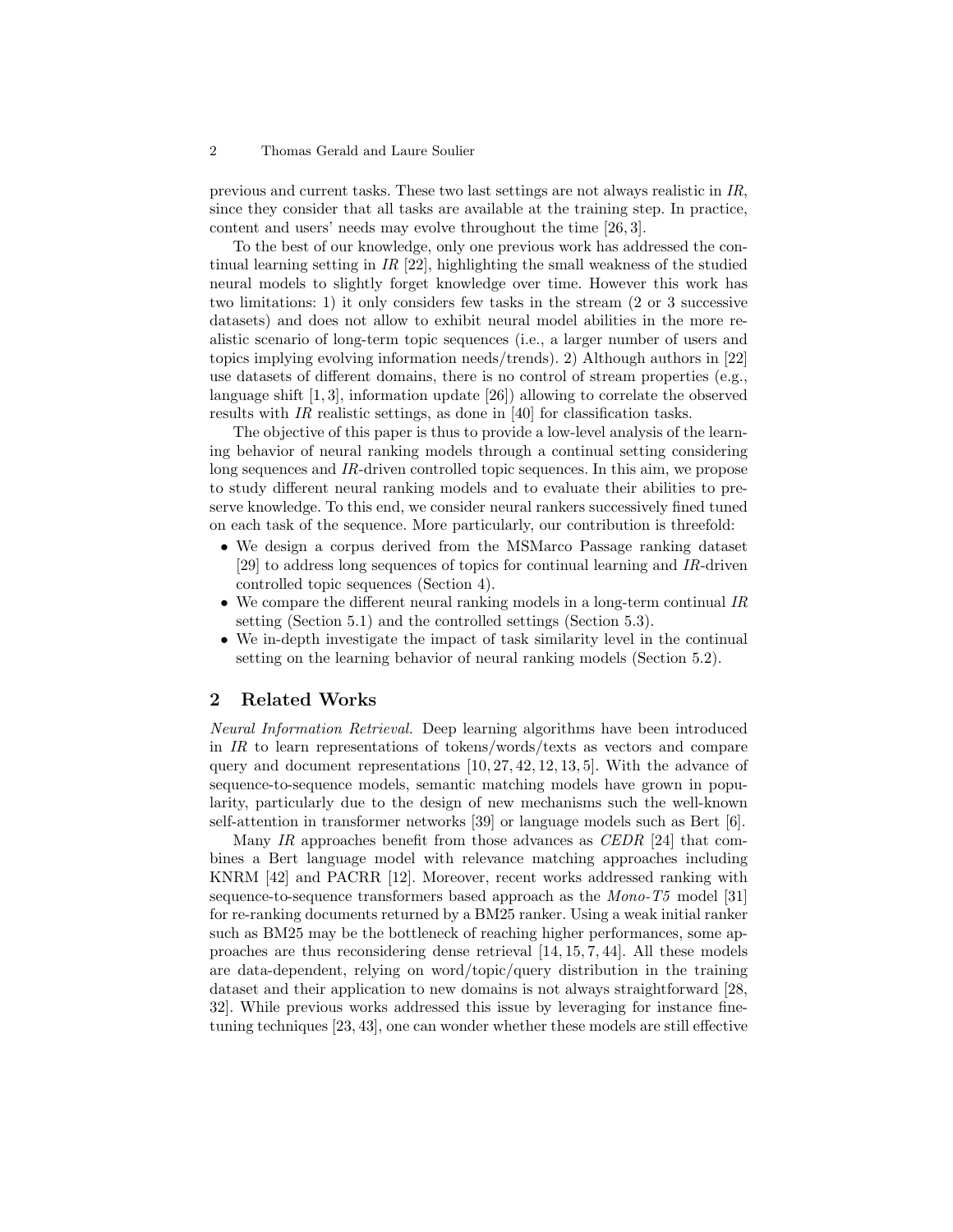on the word/topic/query distribution of the training dataset. This condition is particularly crucial for open-domain IR systems (e.g., public search engines or future conversational search systems) since they should be able to face multiple users and solve both persistent information needs and event-related ones.

Continual Learning. Continual learning generally defines the setting in which a model is trained consecutively on a sequence of tasks and need to adapt itself to new encountered tasks. One main issue of continual learning is that models need to acquire knowledge throughout the sequence without forgetting the knowledge learnt on previous tasks *(catastrophic forgetting)*. To solve the catastrophic forgetting issue, three main categories can be outlined [18]. First, regularisation approaches continually learn to address new tasks using soft or hard preservation of weights [17, 21, 41]. For instance, the Elastic Weight Consolidation model [17] softly updates weights for a new task according to their importance in the previous one. Second, replay approaches [34, 2, 25] (or rehearsal approaches), replay examples of previous tasks while training the model on a new one. Third, architecture-based approaches [4, 20, 40] rely on the decomposition of the inference function. For instance, new approaches leveraging techniques of neural architecture search [20, 40] have been proposed.

Recently some works have addressed the continual learning setting for NLP tasks. LAMOL [38] for continual language modelling, [19] for conversational systems or  $[9]$  for translations tasks. While it exists IR approaches to perform on different domains such as using batch balanced topics [11], at the best of our knowledge, only one study addresses  $IR$  in the continual setting [22], comparing neural ranking models on three successive tasks (MSMarco, TREC-Microblog, and TREC CORD19). Our work follows this line by providing an analysis of the behavior of neural ranking models on longer sequences of topics. We also design IR-driven controlled sequences to highlight to what extent neural models face IR-specific divergences, such as language drift or documents collection update.

# 3 Research design for continual learning in IR

We address in this paper the following research questions aiming at analyzing the resilience of IR models to catastrophic forgetting:

• **RQ1:** How to design a sequence of tasks for continual learning in IR?

• RQ2: What are the performance of neural ranking models while learning long sequences of topics? Can we perceive signals of catastrophic forgetting?

• RQ3: Does the similarity level of tasks in the sequence impact the model effectiveness and their robustness to catastrophic forgetting?

• RQ4: How do neural ranking models adapt themselves to queries or documents distribution shifts?

#### 3.1 Continual learning setting and metrics

We propose a continual learning setting based on long sequences. The latter consists in fine-tuning a model on different tasks successively. Following [22], we instantiate tasks by topics/domains, but we rather focus on long sequences of tasks with the perspective that such setting can be connected with long-term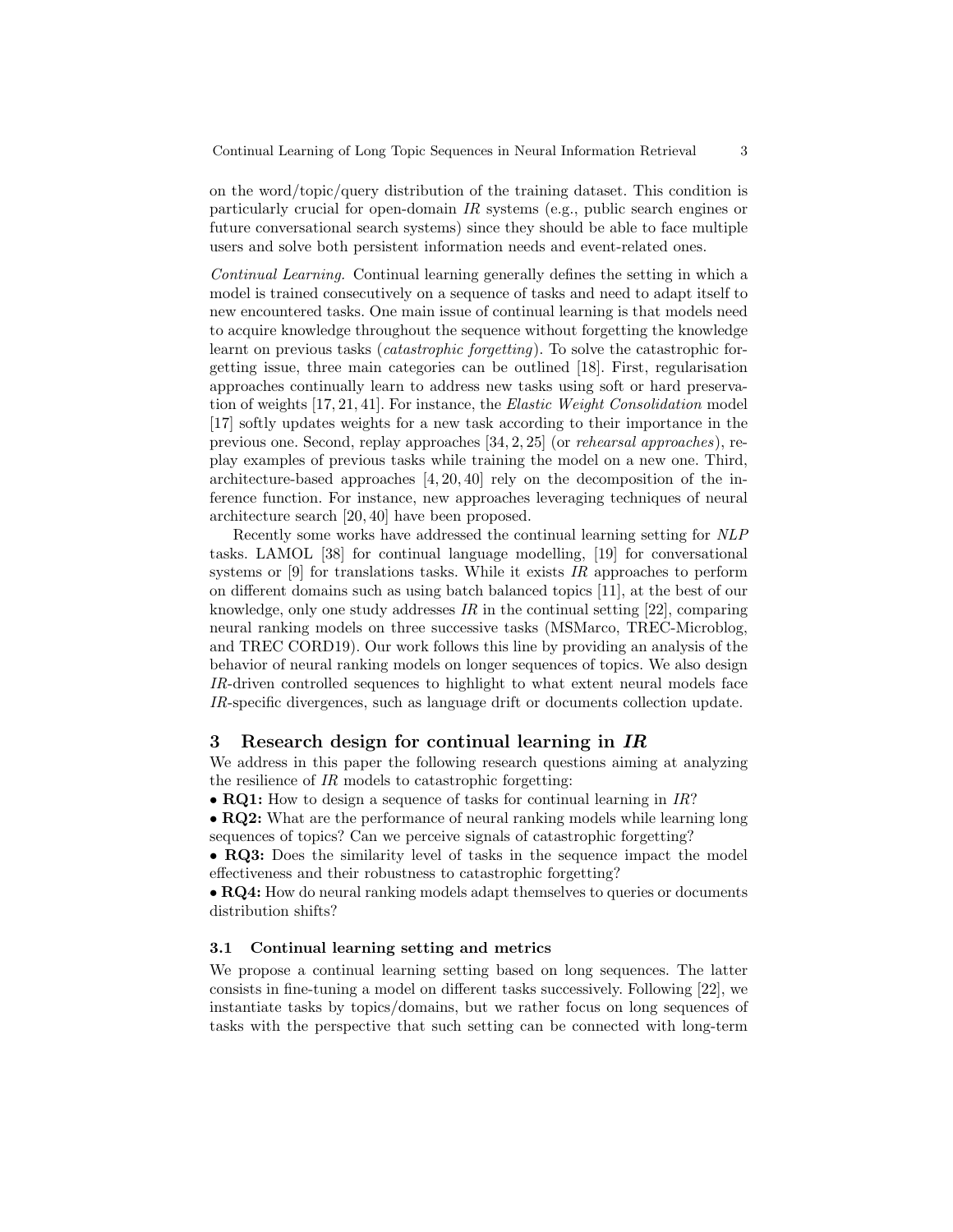trends/changes of user interests. In practice, we consider a sequence of  $n$  tasks  $S = {\mathcal{T}_1, \ldots, \mathcal{T}_i, \ldots, \mathcal{T}_n}$ , each task  $\mathcal{T}_i$  corresponds to a set of queries and their associated relevant documents. We suppose that each task relies on different properties or distributions as in [33]. Neural ranking models are successively fine-tuned over the long sequence  $S$  of topics. The objective is to track each task and evaluate each of them at different timestep of the sequence (i.e., after the successive fine-tuning) to measure the model's abilities to adapt to new tasks and their resilience to catastrophic forgetting.

In practice, we propose to track in each sequence a subset of 5 randomly selected tasks (tracking whole tasks throughout the whole sequence is too computationally expensive). For each of these tasks, we will measure at each step of the topic sequence the MRR@K. To measure the catastrophic forgetting  $mf$ for a given task  $\mathcal{T}_i$  at a training step  $\theta_i$  (associated to task  $\mathcal{T}_i$ ), we identify the maximum value obtained by the model along the sequence  $S$  and compare its performances at each training step  $\theta_i$  with the maximum value:

$$
mf(i, \theta_j) = \left(\max_{k \in 1, 2, \dots, |S|} score(i, \theta_k)\right) - score(i, \theta_j)
$$
\n(1)

where  $score(i, \theta_i)$  refers to a ranking metric for the task  $\mathcal{T}_i$  using the model obtained training the  $j^{th}$  task  $\mathcal{T}_j$  in the sequence. Looking to  $mf(i, \theta_j)$  for all j in the sequence allows observing which tasks have a significant negative transfer impact on  $\mathcal{T}_i$  (high value) and which have a low negative impact (low value).

#### 3.2 Neural ranking models and learning

We evaluate two different state-of-the-art neural IR models:

• The vanilla Bert[6](noted **VBert**) estimating a ranking score based on a linear layer applied on the averaged output of the last layer of the Bert language model. • The Mono-T5-Ranker [31] (noted **MonoT5**) based on a T5-base model finetuning and trained to generate a positive/negative token.

Implementation details: All models are trained with Adam optimizer [16], the optimizer state is not reinitialized for each task of the sequence. Indeed, re-initializing the optimizer will lead to observe a spike in the loss function whether addressing a same or a different task due to the state of Adam optimizer parameters. As previous work in  $IR$  [22, 31, 6], we perform sparse retrieval by re-ranking top-1000 most relevant documents retrieved by the BM25 model [36].

For MonoT5 we start with the  $t5-base<sup>1</sup>$  model with a learning rate of 10−3 and batch size of 16. For the VBert model<sup>2</sup>, the batch size is 16 with a learning rate of  $2 \times 10^{-5}$  for Bert parameters and  $10^{-3}$  for scoring function parameters.

# 4 MSMarco Continual Learning corpus

Our continual learning framework is based on learning from a long sequence of tasks. One main difficulty is to create this sequence considering the availability

<sup>1</sup> https://huggingface.co/transformers/model doc/t5.html

<sup>2</sup> using bert-base-uncased pretrain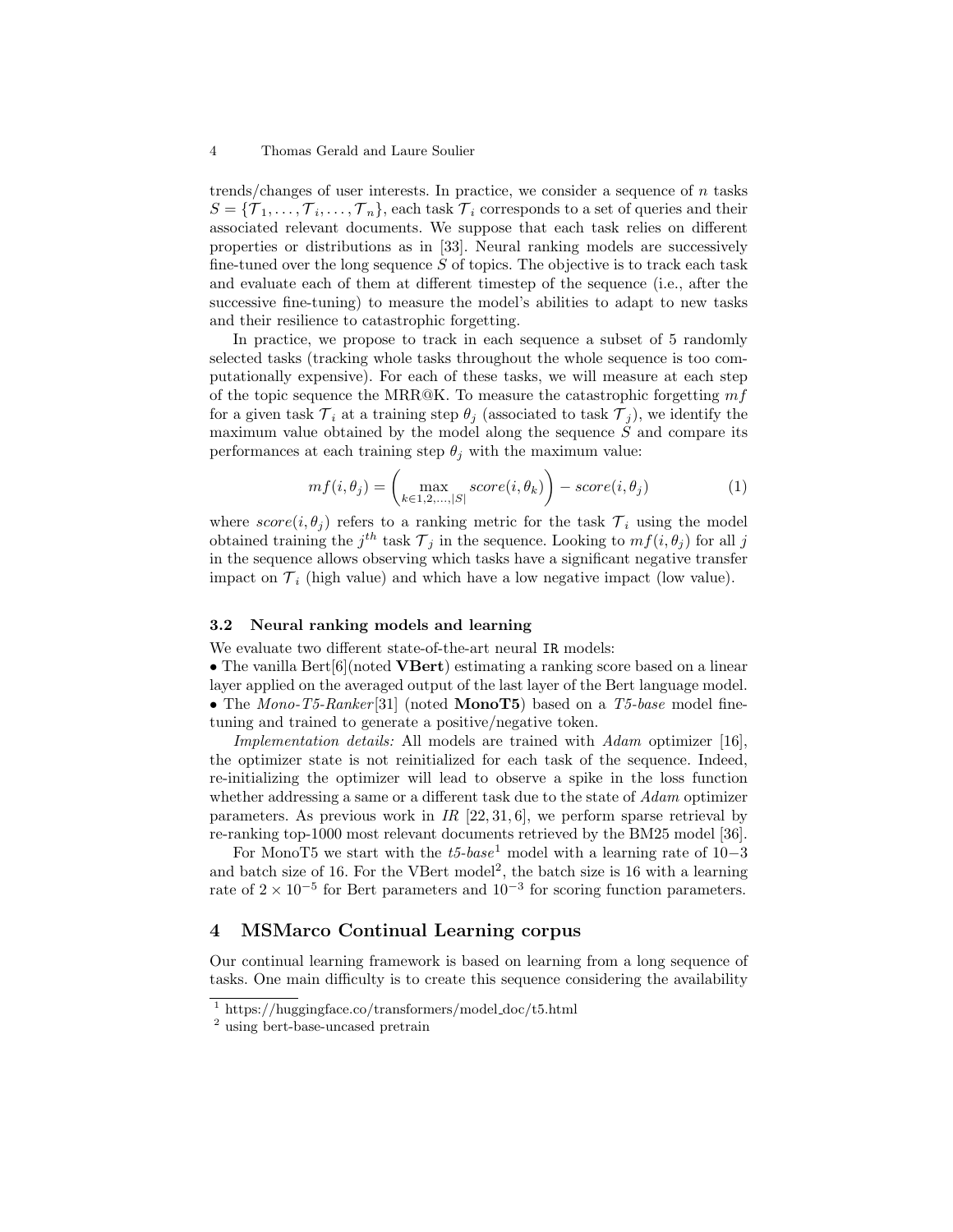of IR datasets. One method would be to build a sequence of datasets of different domains as in [22], but the number of datasets adapted to neural IR (with a sufficiently large number of queries and relevance judgments) is not sufficient for long sequences setting. We propose to model the task at a lower granularity level, namely topics, instead of the dataset granularity. In what follows, we present our methodology for creating long sequences of topics using the MSMarco dataset. Once this dataset is validated, it serves as a base for designing controlled settings related to particular IR scenarios (all settings and models are open-sourced  $3$ ).

#### 4.1 RQ1: Modeling the long topic sequence

To create the long sequence, we consider the MSMarco dataset [29]. Such dataset is based on real users' questions on Bing. Our intuition is that several queries might deal with the same user's interest (e.g., "what is the largest source of freshwater on earth?" or "what is water shortage mitigation"). These groups of queries denote what we call in the remaining paper topics. To extract topics, we propose a two-step method: extracting clusters from randomly sampled queries and populating those clusters with queries from the whole dataset. We use a similarity clustering  $4$  based on query representations obtained using the sentence-BERT model [35]. The clustering is based on a sample of 50,000 randomly picked queries and estimates the similarity cosine distance according to a threshold  $t$  to build clusters of a minimum size of  $s$ . We then populate clusters using other queries from the dataset according to threshold  $t$ . Finally, we produce the sequence of topics by randomly rearranging clusters to avoid bias of cluster size. Another sequencing method might be envisioned for future work, for instance considering a temporal feature by comparing topic trends in real search logs. In practice, the value of the threshold  $t$  differs in each step of clustering and populating, leading to the threshold  $t_1$  and  $t_2$  (with  $t_2 < t_1$ ) to obtain clusters of reasonable size to be used for neural models. Depending on the value of those hyper-parameters  $(t_1, t_2, s)$ , we obtain three datasets of topic sequences of different sizes (19, 27, and 74), resp. called MS-TS, MS-TM and MS-TL (for small, medium, large).

Statistics of these three topic sequences are described in Table 1. To build the train/validation/test sets, we constraint the validation and the test set to be composed of approximately 40 queries by topic. Notice that we do not use the original split as it remains difficult to consider enough testing examples falling into the created topics.

#### 4.2 Evaluating the long topic sequence

To verify the relevance of the clusters, we aim at measuring retrieval evidence within and between clusters (i.e., queries within clusters might have similar retrieval evidence and queries between clusters might have different ones). As retrieval evidence, we use the retrieved documents for each query using the  $BM25$  model with default parameters  $5$ . Our intuition is that similar queries

<sup>3</sup> https://github.com/tgeral68/continual learning of long topic

<sup>4</sup> https://www.sbert.net/examples/applications/clustering (fast clustering)

<sup>5</sup> Implemented in pyserini: https://github.com/castorini/pyserini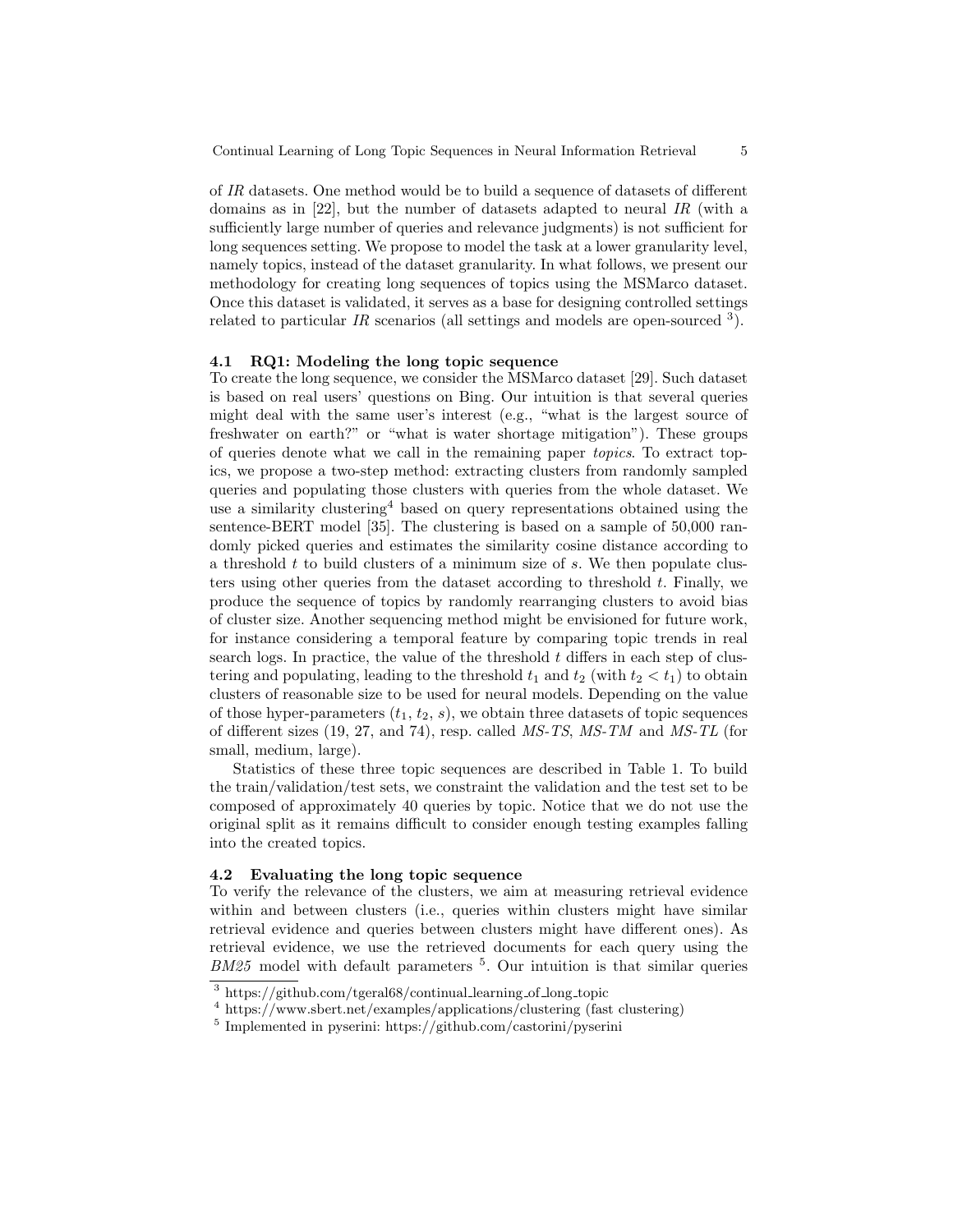Table 1: Parameters and statistics of the generated dataset and their inter/intra task similarity metric  $(c - score)$ . The intra-score is the mean  $c - score$  when comparing a task with itself, and the inter score when comparing different tasks.

|                                 |            |      | Name       |                                     |      | $t_{1}$ | $\boldsymbol{s}$ |                                     |          | $t_2$ $ \mathcal{T} $ #queries by topics inter intra |                                        |                |      |            |                                         |                 |                                  |                |                                |      |       |
|---------------------------------|------------|------|------------|-------------------------------------|------|---------|------------------|-------------------------------------|----------|------------------------------------------------------|----------------------------------------|----------------|------|------------|-----------------------------------------|-----------------|----------------------------------|----------------|--------------------------------|------|-------|
|                                 |            |      | MS-TS      |                                     |      |         |                  | $0.7\;40\;0.5$<br>MS-TM 0.75 20 0.5 | 19<br>27 |                                                      | $3,650 \pm 1,812$<br>$3,030 \pm 1,723$ |                |      |            |                                         |                 | $3.8\%$ 31.4\%<br>$4.1\%$ 32.1\% |                |                                |      |       |
|                                 |            |      |            |                                     |      |         |                  | MS-TL 0.75 10 0.55                  | 74       |                                                      | $1,260 \pm 633$                        |                |      |            |                                         |                 | 3.3\% 34.6\%                     |                |                                |      |       |
|                                 |            |      | $MS-RS$    |                                     |      |         |                  |                                     | 19       |                                                      | $3,650 \pm 1,812$                      |                |      |            |                                         |                 | $10.3\%$ 10.2\%                  |                |                                |      |       |
|                                 |            |      | MS-RM      |                                     |      |         |                  |                                     | 27       |                                                      | $3,030 \pm 1,723$                      |                |      |            |                                         |                 | $9.9\%$ $9.8\%$                  |                |                                |      |       |
|                                 |            |      | $MS-RL$    |                                     |      |         |                  |                                     | 74       |                                                      | $1,260 \pm 633$                        |                |      |            |                                         |                 | 8.7\% 8.8\%                      |                |                                |      |       |
|                                 |            |      |            |                                     |      |         |                  |                                     |          |                                                      |                                        |                |      |            |                                         |                 |                                  |                |                                |      |       |
|                                 | $0 - 20.0$ | 0.5  | 1.9        | 0.6                                 | 3.4  | 1.6     | 1.6              | 9.1                                 |          |                                                      |                                        |                |      | 9.9        | 10.6                                    | 9.1             |                                  | 12.1 12.4 11.6 |                                | 9.7  | $-13$ |
| 1 <sup>1</sup>                  | 1.2        | 49.0 |            | 8.1 23.4 2.8                        |      | 5.7     | 3.9              | 1.7                                 | $-40$    |                                                      |                                        | $1 +$          |      |            | 11.8 11.4 12.5 10.6 11.3 11.0 11.7 10.5 |                 |                                  |                |                                |      |       |
| $2 -$                           | 2.3        | 4.7  | 23.0       | 5.5                                 | 3.6  | 4.5     | 3.6              | 2.1                                 |          |                                                      |                                        | $\overline{2}$ |      |            | 11.4 10.9 11.2 9.2 11.9 13.4 11.2       |                 |                                  |                |                                | 9.1  | $-12$ |
| $\frac{10}{16}$ $\frac{3}{4}$ . | 0.9        |      | $23.4$ 9.9 | 47.6                                | 3.3  | 5.0     | 6.7              | 2.2                                 | $-30$    |                                                      |                                        |                |      | $10.2$ 9.3 |                                         |                 |                                  |                | $10.0$ 10.3 10.1 10.8 10.4 9.4 |      | l 11  |
|                                 | 6.2        | 1.9  | 4.4        | 2.5                                 | 38.9 | 4.9     | 5.5              | 8.8                                 | $-20$    |                                                      |                                        |                | 9.1  | 8.1        |                                         |                 | $10.9$ 9.2 11.3                  | 9.8            | $11.7$                         | 9.9  |       |
| $5 -$                           | 3.0        | 2.6  | 4.5        | $3.1\quad 3.3$                      |      | 20.8    | 2.3              | 2.0                                 |          |                                                      |                                        | $5 -$          | 11.2 | 8.3        |                                         | $9.8\quad 10.5$ |                                  |                | 13.0 12.3 11.4 10.5            |      | $-10$ |
| $6 -$                           | 1.9        | 2.6  | 4.1        | 4.7                                 | 4.8  | 2.8     | 32.9             | 3.5                                 | - 10     |                                                      |                                        | $6 -$          | 9.8  | 10.7       | 9.1                                     | 9.7             |                                  |                | 11.7 12.4 10.5 11.5            |      | L۹    |
|                                 | $7 - 10.7$ | 1.2  | 2.9        | 1.8                                 | 6.9  | 2.4     | 3.9              | 32.2                                |          |                                                      |                                        | $7 -$          |      |            | 11.8 11.8 10.5 10.2 12.8                |                 |                                  |                | 13.3 13.2                      | 10.6 |       |
|                                 | °          | ╲    | 'n         | $\overline{\phantom{a}}$<br>Task id | Þ.   | ৸       | 'ত               | $\sqrt{ }$                          |          |                                                      |                                        |                | ъ,   | ╲          | ′Ղ                                      | 'শ<br>Task id   | $\alpha$                         | ্য             | 'ত                             |      |       |
| (a) Topics                      |            |      |            |                                     |      |         |                  |                                     |          |                                                      |                                        |                |      | (b) Random |                                         |                 |                                  |                |                                |      |       |

Fig. 1: Matrix of similarities between topics for 8 tasks of MS-S (1a) and MS-RL (1b) datasets. The c-score  $(\times 100)$  is processed on all topic pairs, a high value (yellow) denotes the level of retrieved document overlap between queries of topics.

should share retrieved documents (and vice versa). To compare queries within and between clusters, we randomly select two pools (noted  $A_i$  and  $B_i$ ) of 250 queries within each cluster associated to task  $\mathcal{T}_i$ . Let  $D^{A_i} = \{D_q | q \in A_i\}$  (resp.  $D^{B_i} = \{D_q | q \in B_i\}$  the documents returned by the ranker for the queries in  $A_i$  $(r \exp. B_i)$ .

We thus compute the  $c - score$  which measures the ratio of common documents between two tasks  $\mathcal{T}_i$ ,  $\mathcal{T}_j$  (or same task if  $i = j$ ) as follows:

$$
c-score(\mathcal{T}_i, \mathcal{T}_j) = \frac{|D^{A_i} \cap D^{B_j}|}{|D^{A_i}|}
$$
\n(2)

This score is then averaged over pairs of topics within the sequence (intra when comparing topics with their-selves and inter when comparing different topics).

To evaluate our topic sequence methodology, for each of the three datasets we create a long topic sequence baseline in which clusters are extracted randomly from the queries of topics based corpora. We obtain three randomized datasets denoted MS-RS, MS-RM and MS-RL.

Table 1 reports for each of the generated datasets the intra and inter c-scores. By comparing the inter metric between both corpus settings (around 3/4% for the clustering-based ones and around  $9/10\%$  for randomized ones), one can conclude that our long topic sequence includes clusters that are more different than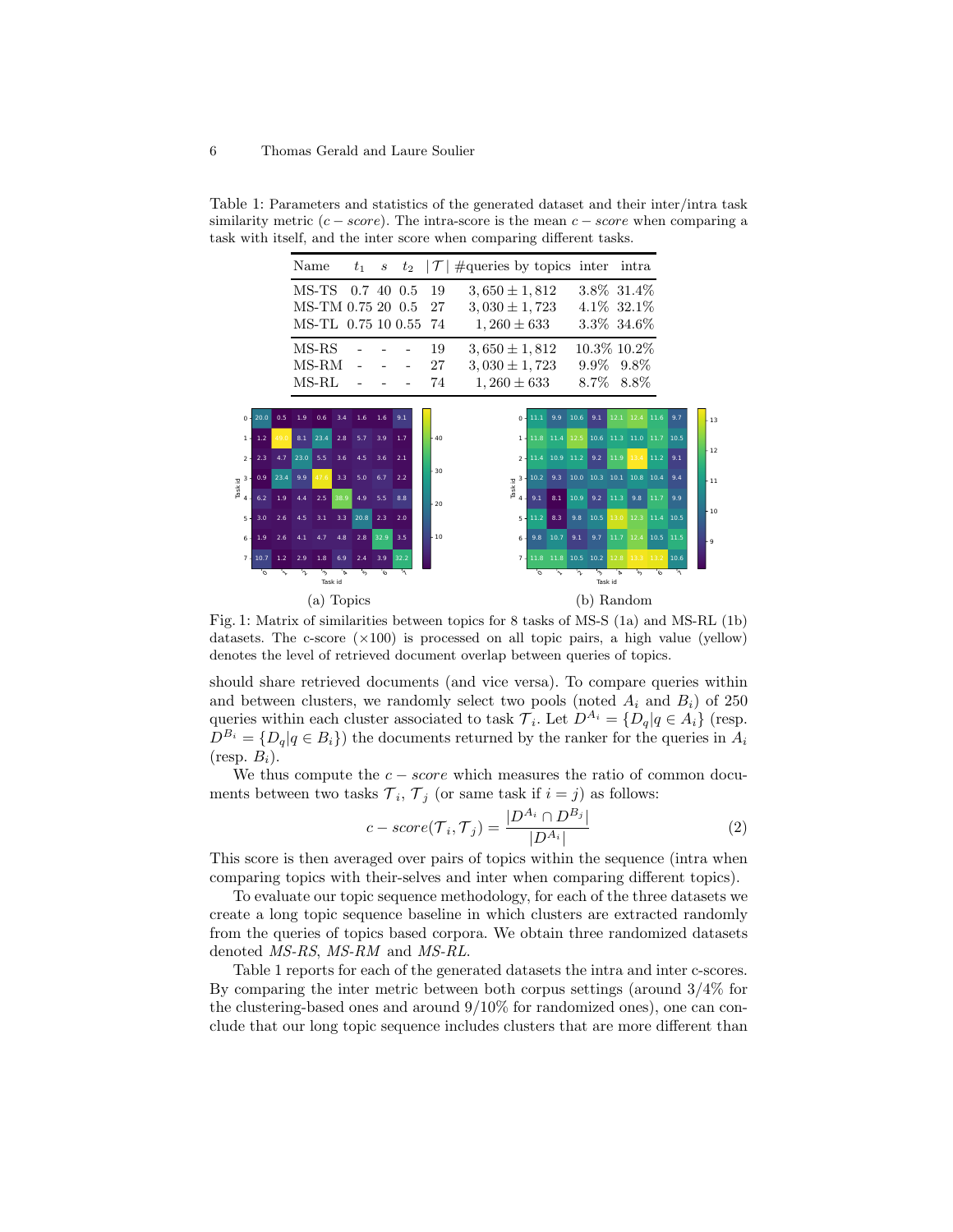Continual Learning of Long Topic Sequences in Neural Information Retrieval 7

the ones created in the randomized corpus. The trend is opposite when looking at the intra, meaning that our sequence relies on clusters gathering similar queries but dissimilar from each other. This statement is reinforced in Figure 1 which depicts the  $c - score$  matrix for all couples  $(i, j) \in \{1, 2, ..., |S|\}^2$  for a subset of 8 tasks (for clarity) of the  $MS - S$  and  $MS - RS$  corpora. We observe that for the randomized matrix (Figure 1(b)), the metric value is relatively uniform. In contrast, in the matrix obtained from our long topic sequence based on clustering (Figure  $1(a)$ ), the c-score is very small when computed for different topic clusters (low inter similarity) and higher in the diagonal line (high intra similarity).

#### 4.3 IR-driven controlled stream-based scenario

In this section, we focus on local peculiarities of the long topic sequence by analyzing IR-driven use cases, such as documents or queries distribution shifts. Typically, the available documents may change over time, or even some can be outdated (for instance documents relevant at a certain point in time). Also, it happens that the queries evolve, either by new trends, the emergence of new domains, or shifts in language formulation. To model those scenarios, we propose three different short topic streams to fit the local focus. Topics are based on our long topic sequence  $S = \{T_1, \ldots, T_i, \ldots, T_n\}$  built on MSMarco (Section 4.1). For each scenario, we consider an initial setting  $\mathcal{T}_{init}$  modeling the general knowledge before analyzing particular settings. In other words, it constitutes the data used for the pre-training of neural ranking models before fine-tuning on a specific sequence. The proposed controlled settings are:

- Direct Transfer [40]: The task sequence is  $(\mathcal{T}_{init}, \mathcal{T}_i^+, \mathcal{T}_j, \mathcal{T}_i^-)$  where tasks  $\mathcal{T}_{i}^{+}$  and  $\mathcal{T}_{i}^{-}$  belong to the topic task  $\mathcal{T}_{i}$  and have different sizes  $(|\mathcal{T}_{i}^{-}| \ll$  $|\mathcal{T}_{i}^{+}|$ ). This setting refers to the case when the same topic comes back in the stream with new available data (new queries and new relevant documents).
- Information Update: The task sequence is  $(\mathcal{T}_{init}, \mathcal{T}'_i, \mathcal{T}''_i)$  where  $\mathcal{T}'_i$  and  $\mathcal{T}''_i$  have dissimilar document distributions and a similar query distribution. Intuitively, it can be interpreted as a shift in the required documents, such as new trends concerning a topic or an update of the document collection.
- Language Drift: The task sequence is  $(\mathcal{T}_{init}, \mathcal{T}_i^*, \mathcal{T}_i^{**})$  where  $\mathcal{T}_i^*$  and  $\mathcal{T}_i^{**}$ have similar document distributions and a dissimilar query distribution. This can correspond to a change of query formulation or focus in a same topic.

To build those sequences, the initial task  $\mathcal{T}_{init}$  aggregates k different tasks available in the original sequence topics S. We set  $k = 5$  which is a good balance between considering enough tasks for the pre-training and considering not too many tasks to allow an impact of model fine-tuning on our controlled settings.

For the Direct Transfer, we randomly select a set of three topics (metrics are then averaged), 75% of the queries are used for  $\mathcal{T}_i^+$  and 25% for  $\mathcal{T}_i^-$ .  $\mathcal{T}_j$  is a topic selected randomly.

For Information Update, we consider that, for persistent queries, relevant documents might evolve. To do so, we randomly select three topics  $\mathcal{T}_i$ . For each topic  $\mathcal{T}_i$ , we cluster the associated relevant documents using a constrained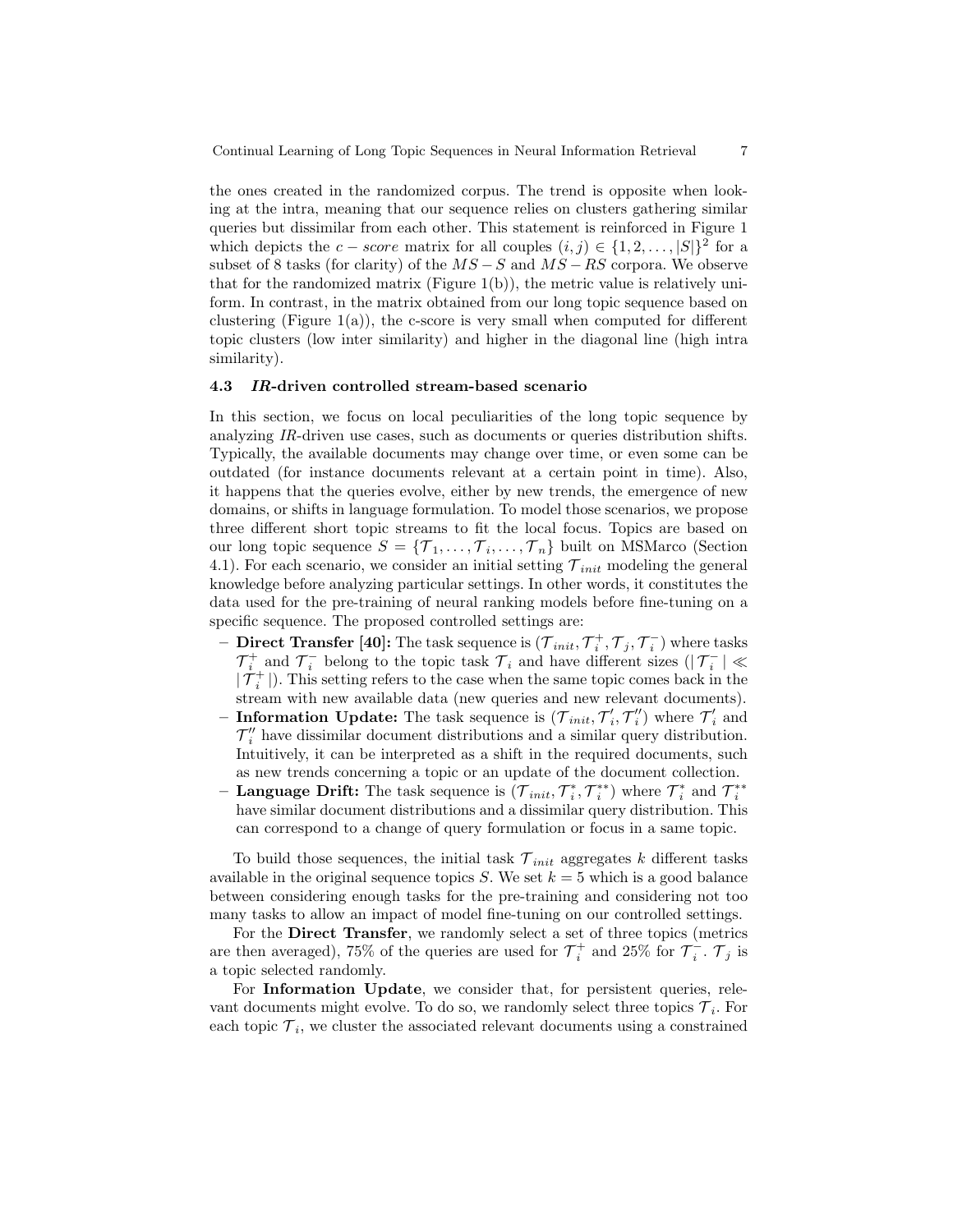8 Thomas Gerald and Laure Soulier



Fig. 2: Both Information Update (IU) and Language Drift (LD) scenarios. The circle of documents or queries represent the pair of documents or queries of different clusters, mapped using the closest neighborhood algorithm. This mapping is used to infer queryrelevant documents of different clusters (dotted lines). Solid lines correspond to original query-relevant documents pairs. The red arrows build the training sets of tasks  $\mathcal{T}'$  and  $\mathcal{T}^*$  while blue arrows compose the one of tasks  $\mathcal{T}''$  and  $\mathcal{T}^{**}$ .

2-means algorithm<sup>6</sup> based on the cosine similarity metric of Sentence Bert embeddings (used in the section 4.1). We obtain two document sets  $D_{i1}$  and  $D_{i2}$ : the initial and final information distribution. Since queries in MSMarco passages have in a vast majority one relevant document<sup>7</sup>, we can easily obtain the set of queries  $Q_{i1}$  and  $Q_{i2}$  associated to document sets  $D_{i1}$  and  $D_{i2}$  (see Figure 2(a) solid lines being the query-document relevance pairs). To model the information update, we map documents  $D_{i2}$  relevant for queries in  $Q_{i2}$  (final distribution) to most similar documents in  $D_{i1}$  (initial distribution) in the embedding space (circles in Figure 2(a)). The task  $\mathcal{T}'_i$  considers the whole set of queries  $Q_{i1}$  and  $Q_{i2}$  but only the document set  $D_{i1}$  as initial information (red arrows in Figure 2(a)). The task  $\mathcal{T}''_i$  corresponds to the update of the information (namely, documents). We thus only consider the query set  $Q_{i2}$  for persistent queries with the document set  $D_{i2}$  as information update (blue arrows in Figure 2(a)). We expect that  $Q_{i1}$  performs similarly after information update if models do not suffer from catastrophic forgetting and that  $Q_{i2}$  improves its performance with the information update. We also consider the reversed setting in which we first consider  $D_{i2}$  as the initial information and then update the information with  $D_{i1}$ ,  $Q_{i1}$  (persistent queries).

For the Language Drift scenario, we use a similar protocol by clustering queries instead of documents to obtain the sets of queries  $Q_{i1}$  and  $Q_{i2}$ , and then the associated relevant document sets  $D_{i1}$  and  $D_{i2}$ . To model the language drift in queries, we consider that one query set will change its query formulation. To do so, let consider that sets  $Q_{i1}$  and  $Q_{i2}$  reflect resp. the initial and final language distribution of same information needs, and thus, requiring same/similar relevant documents. To observe the language drift, we map pairs of queries  $(q_{i1}, q_{i2}) \in Q_{i1} \times Q_{i2}$  according to their similarity in the embedding

 $6$  https://pypi.org/project/k-means-constrained/

<sup>&</sup>lt;sup>7</sup> if not the case, we sample one document to build the query-relevant document pairs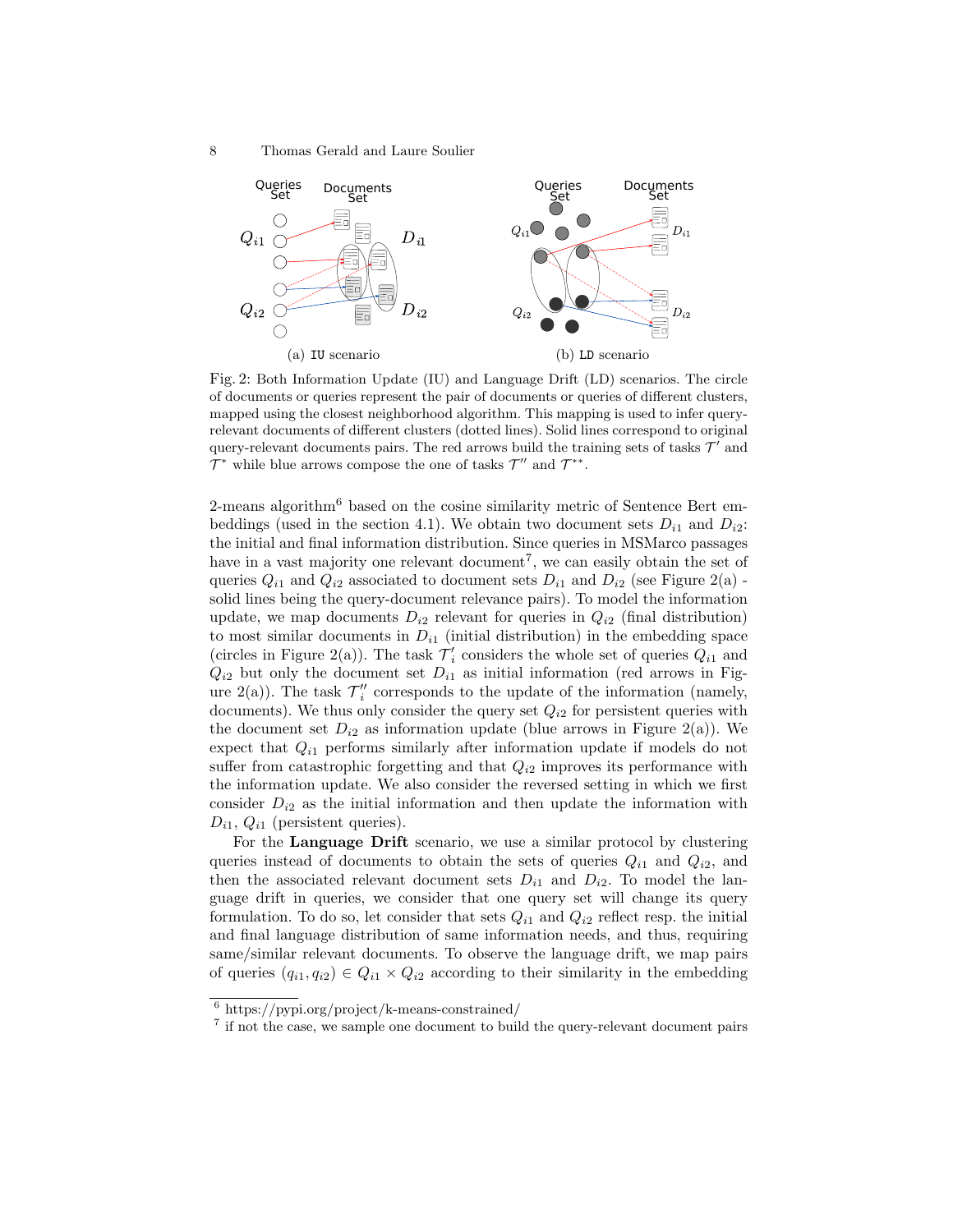|                  |                          |                                                                                                                    |                                     |                                                                                                                              | 0.25                                                |                                                                                        |
|------------------|--------------------------|--------------------------------------------------------------------------------------------------------------------|-------------------------------------|------------------------------------------------------------------------------------------------------------------------------|-----------------------------------------------------|----------------------------------------------------------------------------------------|
| Model            | <b>Dataset</b>           |                                                                                                                    | Learning protocol                   | Random clustering Multi-task                                                                                                 | 0.20                                                | V-Bert MS-TL<br>V-Bert MS-RL                                                           |
| $V\mathrm{Bert}$ | SMALL                    | MEDIUM 17.9/19.0 17.8/18.9 17.5/18.7<br>LARGE 18.8/19.9 17.3/18.5 18.5/19.7<br>SMALL 16.1/17.3 13.1/14.4 15.5/16.8 |                                     | $18.4/19.6$ 16.3/17.5 <b>18.5/19.7</b><br>MonoT5 MEDIUM 15.4/16.7 13.4/14.7 15.7/17.1<br>LARGE 13.9/15.1 13.8/15.1 15.7/17.0 | $\frac{9}{5}$ 0.15<br>Training loss<br>0.10<br>0.05 |                                                                                        |
| <b>BM25</b>      | SMALL<br>MEDIUM<br>LARGE |                                                                                                                    | 10.8/11.7<br>10.5/11.4<br>11.7/12.7 |                                                                                                                              | 0.00                                                | 250<br>1750<br>500<br>750<br>1000<br>1250<br>1500<br>Training step (25 epoch by tasks) |

(a) Mean performances on all the tasks reporting (b) VBert loss values for both  $mrr@10/mrr@100$  for the different models. random and clustering-based large corpus.

Fig. 3: General performance of neural ranking models on the long topic sequence.

space (circles in Figure 2(b)). Thus, we can associate documents of  $D_{i2}$  (document relevant for queries of  $Q_{i2}$ ) to the query set  $Q_{i1}$ :  $q_{i1}$  has two relevant documents  $(d_{i1} \text{ and } d_{i2})$  (red arrows in Figure 2(b)). The  $\mathcal{T}_i^*$  is composed of the query set  $Q_{i1}$  and the associated relevant documents belong to both  $D_{i1}$  and  $D_{i2}$ (red arrows). The  $\mathcal{T}_{i}^{**}$  is based on the query set  $Q_{i2}$  (new language for similar information needs) associated to the relevant documents  $D_{i2}$  (blue arrows). We also consider the reversed setting in which query sets  $Q_{i2}$  and  $Q_{i1}$  are resp. used for the initial and final language.

For those two last scenarios (information update and language drift), metrics are respectively averaged over initial and reversed settings.

# 5 Model performance and learning behavior on long topic sequences

In this section, we report the experiments on the continual settings proposed in Section 4. We first analyze the overall retrieval performance of the different models applied on long topic sequences. We then present a fine-grained analysis of the different models with a particular focus on catastrophic forgetting regarding the similarity of topics in the sequence. Finally, we analyze specific  $IR$  use cases through our controlled settings.

#### 5.1 RQ2: Performances on the MSMarco long topic sequence

We focus here on the global performance of neural ranking models after having successively been fine-tuned on topics in our MSMarco-based long sequence setting (Table 3a). For comparison, we use different sequence settings (i.e., the randomized and the topic clustering ones) of different sizes (i.e., small, medium, and large). We also run the multi-task baseline in which models are trained on all the tasks of the sequence jointly (without sequence consideration). At a first glance, we can remark that, in a large majority, neural models after fine-tuning on random sequences or multi-task learning obtain better results than after the fine-tuning on our long topic sequences. This can be explained by the fact that,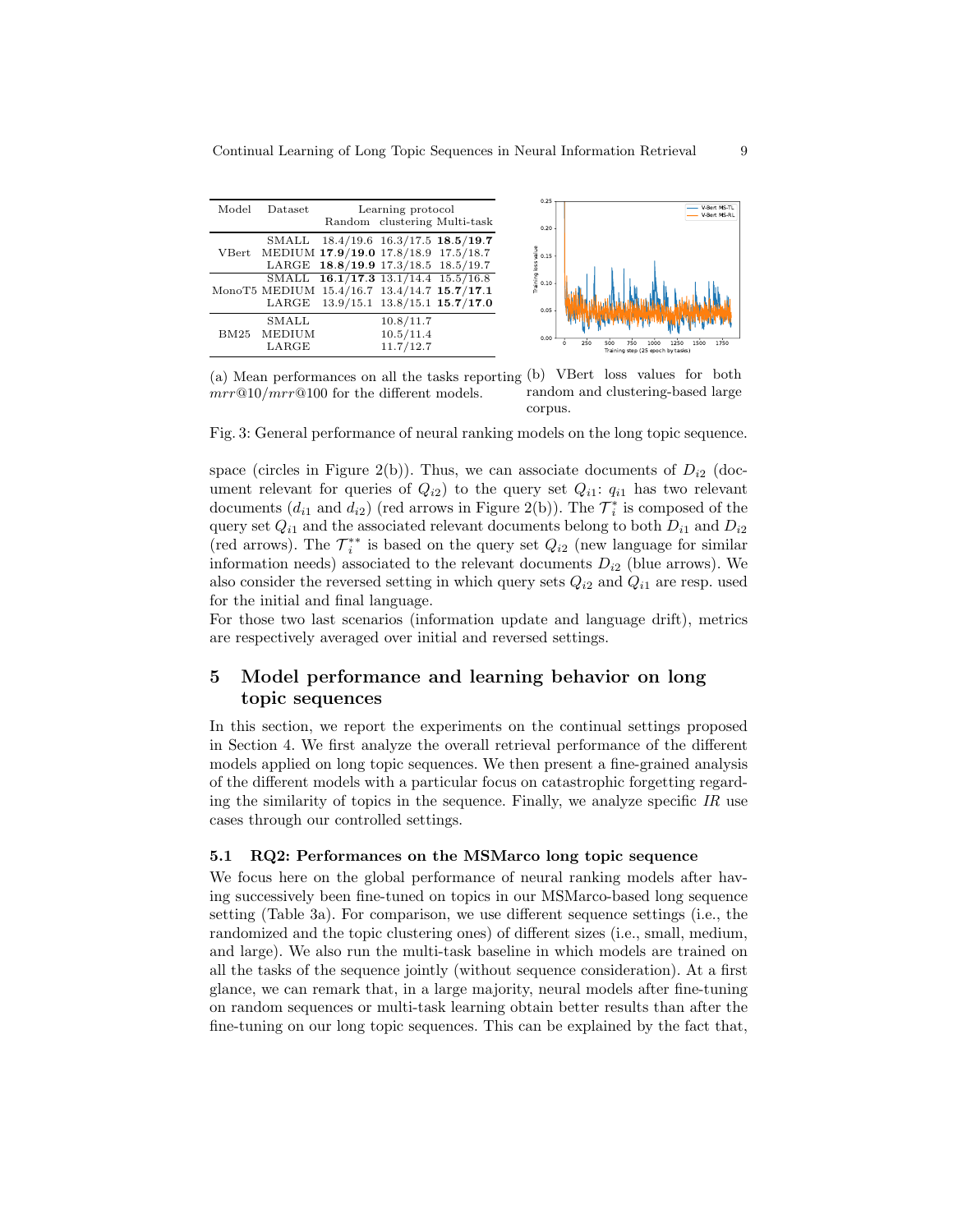within our setting, the topic-driven sequence impacts the learning performance: a supplementary effort is needed by the model to adapt to new domains, which is not the case in the random setting. In this latter, the diversity is at the instance level. This trend is depicted in Figure 3b, highlighting peaks in the clusteringbased setting (blue line) referring to topic/cluster changes. This result confirms that catastrophic forgetting might occur with neural ranking models.

#### 5.2 Fine-grained analysis

To get a deeper understanding of model behavior, we aim here to analyze the model performance throughout the learning of the sequence. We are particularly interested in explaining the possible behavior of catastrophic forgetting according to the similarity level between tasks in the sequence. For computational reasons, we were not able to track all tasks throughout the whole sequence, we thus considered 5 randomly selected tasks (as described in Section 3.1). For each of these 5 tasks  $\mathcal{T}_i$ , we estimate the catastrophic forgetting using the  $mf$  score (Equation 1) regarding each task  $\mathcal{T}_j$  of the sequence (with  $i \neq j$ ). For the similarity metric, we use the  $c - score$  (Equation 2) computed between both tasks  $\mathcal{T}_i$  and  $\mathcal{T}_j$ . In Table 4a, we group together similarity by quartiles and estimate the average of the  $mf$  score for tracked tasks in each similarity quartile. We first remark that the mean similarity values of quartiles are relatively small (except the  $4^{th}$ quartile), reinforcing the validation of our dataset building methodology. Also, we observe the following general trends. First, neural ranking models suffer from catastrophic forgetting (positive  $mf$  score), particularly the MonoT5 model. The difference in terms of model on both the global effectiveness (Figure 3(a)) and the similarity analysis suggests that MonoT5 is more sensible to new domains than the VBert model. This can also explain by the difference in the way of updating weights (suggested in the original papers [6, 31]). In VBert, two learning rates are used: a small one for the Bert model and a larger for the scorer layer; implying that the gradient descent mainly impacts the scorer. In contrast, the MonoT5 is learnt using a single learning rate leading to modify the whole model. Second, more tasks are similar (high c−score), less neural ranking models forget (low  $mf$ ). In contrast to continual learning in other application domains [17, 34] in which fine-tuning models on other tasks always deteriorates task performance, our analysis suggests that tasks might help each other (particularly when they are relatively similar), at least in lowering the catastrophic forgetting. Moreover, as discussed in [10], relevance matching signals play an important role in the model performance, often more than semantic signals. The task sequence may lead to a synergic effect to perceive these relevance signals. Figure 4b shows the VBert performance for three tasks located at different places in the sequence (circle point). To perceive catastrophic forgetting, we look at one part of the curve after the point. One can see that task performances increase after their fine-tuning (higher increase when the task is at the beginning of the sequence), highlighting this synergic effect. In brief, continual learning in IR differs from usual classification/generation lifelong learning setting. It is more likely to have different tasks allowing to "help" each other, either by having closely related topics or by learning a similar structure in the query-document matching.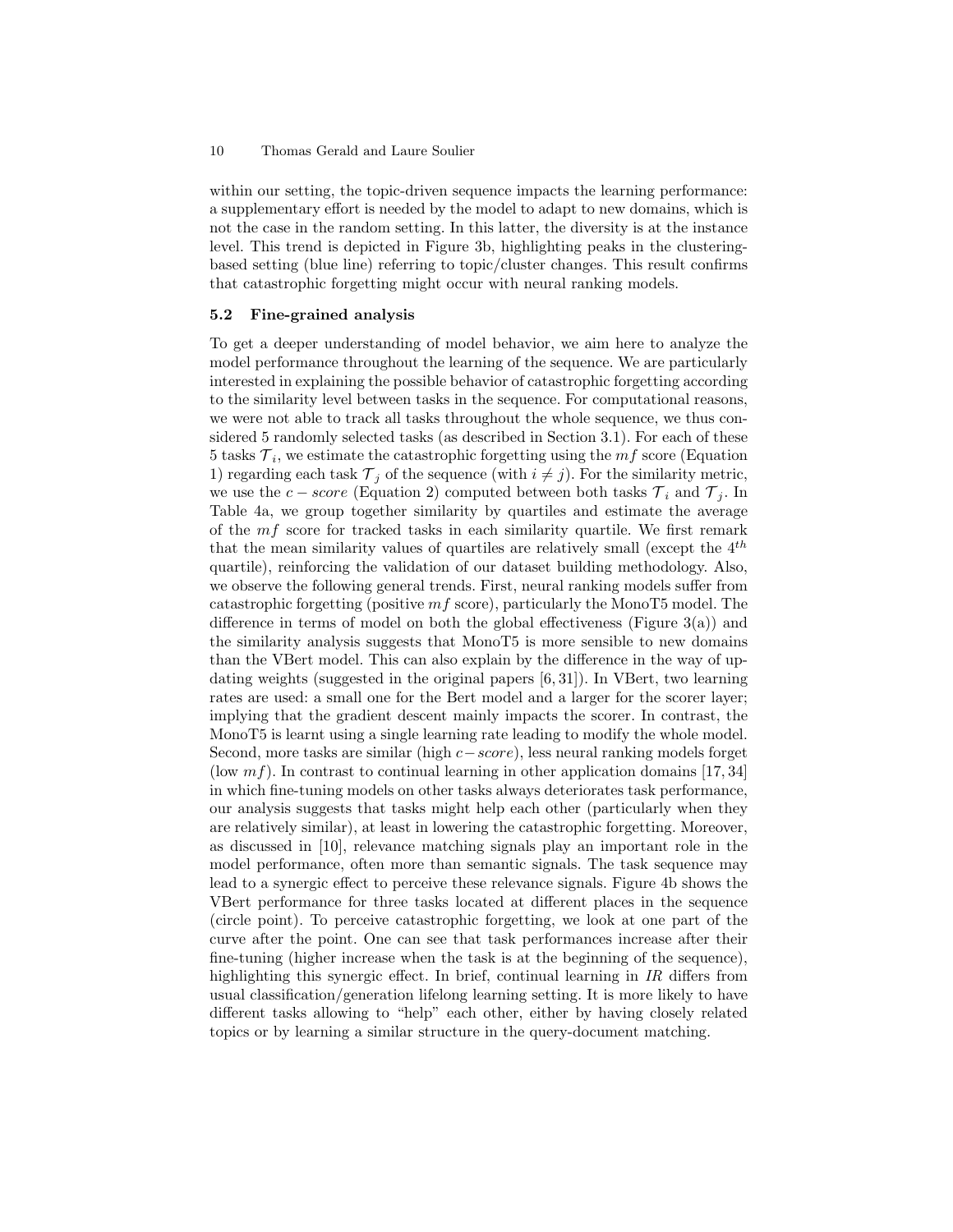| Model                       | Dataset $1^{st}$ $2^{nd}$ $3^{rd}$ $\ 4^{th}$  |  |  |
|-----------------------------|------------------------------------------------|--|--|
| Mean Similarity by quartile | MS-S 1.4 2.6 3.9 13.8<br>MS-M 1.5 2.8 4.7 15.3 |  |  |
|                             |                                                |  |  |
| <b>V</b> Bert               | MS-S 6.3 6.4 5.4 4.6<br>MS-M 4.2 4.4 5.1 3.8   |  |  |
|                             | MS-S 9.2 7.0 6.5 6.3                           |  |  |
| MonoT5                      |                                                |  |  |
|                             | MS-M 6.5 5.3 6.0 4.5                           |  |  |



(a) Mean  $mf$  score grouped by similarities between tasks (mean of 5 selected topics). The results are averaged according to quartile based on the task similarity metric. The mean value of grouped similarity are reported in the head of the table.

(b) MRR@10 results for three tasks tracked along the training sequence

Fig. 4: Fine-grained analysis of neural ranking model in the long topic sequence.

|                                                           |                                                                                                                                                                                                                                                                                                                                                                                                                                                                             | $\begin{array}{c c} & \textrm{IU} & \textrm{LD} \ \hline \mathcal{T}'_i & \mathcal{T}''_i & \textrm{B} \end{array} \Bigg\  \mathcal{T}^*_i \begin{array}{c c} \textrm{LD} \ \hline \mathcal{T}^*_i & \mathcal{T}^{**}_i & \textrm{B} \end{array}$ |  |  |
|-----------------------------------------------------------|-----------------------------------------------------------------------------------------------------------------------------------------------------------------------------------------------------------------------------------------------------------------------------------------------------------------------------------------------------------------------------------------------------------------------------------------------------------------------------|---------------------------------------------------------------------------------------------------------------------------------------------------------------------------------------------------------------------------------------------------|--|--|
| $DT$ scenario $ B $                                       |                                                                                                                                                                                                                                                                                                                                                                                                                                                                             |                                                                                                                                                                                                                                                   |  |  |
| $\mathcal{T}_i^+ \mid \mathcal{T}_j \mid \mathcal{T}_i^-$ | $\begin{array}{c c c c} $ \begin{array}{c} \mathbb{P} \\ \mathbb{E} \\ Q_{i2}D_{i2} \end{array} & \begin{array}{c} \left[ 28.15 \left  29.6 \right  \\ 26.0 \right  \\ \left[ 26.0 \right] \end{array} & - \begin{array}{c} \left[ 15.6 \left  23.0 \right  \\ 16.8 \left  26.5 \right  \\ 26.5 \right  \\ \left[ 15.6 \left  23.8 \right  27.2 \end{array} \right] & - \\ \begin{array}{c} \mathbb{E} \\ \mathbb{E} \\ \mathbb{E$                                          |                                                                                                                                                                                                                                                   |  |  |
| Mono $\overline{15 26.6 24.9 26.6 27.2}$                  |                                                                                                                                                                                                                                                                                                                                                                                                                                                                             |                                                                                                                                                                                                                                                   |  |  |
| VBert 28.5 26.7 27.3 28.9                                 |                                                                                                                                                                                                                                                                                                                                                                                                                                                                             |                                                                                                                                                                                                                                                   |  |  |
| (a) MRR@10 for task $\mathcal{T}_i$ in                    | $\overset{\mathbb{E}}{\overset{\mathbb{E}}{\otimes}} \begin{array}{c} Q_{i1}D_{i1} \\ Q_{i2}D_{i2} \\ \text{~}>\, Q_{i1}D_{i1}\cup Q_{i2}D_{i2} \end{array}\begin{vmatrix} 23.7 \end{vmatrix} \begin{array}{c} 30.2 \end{array}\begin{array}{c} - \end{array}\begin{bmatrix} 28.2 \end{array}\begin{array}{c} 30.1 \end{array}\begin{array}{c} - \end{array}\begin{array}{c} - \end{array}\begin{array}{c} 25.5 \end{array}\begin{array}{c} 25.5 \end{array}\begin{array}{$ |                                                                                                                                                                                                                                                   |  |  |
| the Direct Transfer (DT) sce-                             |                                                                                                                                                                                                                                                                                                                                                                                                                                                                             |                                                                                                                                                                                                                                                   |  |  |
| nario. See Section 4.3 for                                |                                                                                                                                                                                                                                                                                                                                                                                                                                                                             |                                                                                                                                                                                                                                                   |  |  |
| building $\mathcal{T}_i$ and $\mathcal{T}_i$ .            | $(h) \text{ MRR} \hat{a}$ 10 for the Information Undate (III) and                                                                                                                                                                                                                                                                                                                                                                                                           |                                                                                                                                                                                                                                                   |  |  |

(b) MRR@10 for the Information Update (IU) and Language Drift (LD) scenarios. See Section 4.3 for the explanation of sets.

Fig. 5: Model performances on IR-driven controlled settings. B stands for the baseline.

#### 5.3 RQ3: Behavior on IR-driven controlled settings

In this section we review the different scenario described in the section 4.3: Direct Transfer (DT), Information Update (IU) and Language Drift (LD). For all the different settings, we estimate the average metric of the different tracked tasks after each sequence step.

Table 5a reports the effectiveness of neural models on task  ${\cal T}_i$  ( ${\cal T}^+_i$  and  ${\cal T}^-_i$  being subsets of  $\mathcal{T}_i$ ) after each fine-tuning step in the **Direct Transfer scenario**. One can see that fine-tuning on a foreign domain  $(\mathcal{T}_2)$ , the performance of both models on task  $\mathcal{T}_i$  drop, highlighting a behavior towards catastrophic forgetting. However, both models are able to slightly adapt their retrieval performance after the fine-tuning of task  $\mathcal{T}_i^-$ . This final performance is however lower than the baseline model (training on both  $\mathcal{T}_{init}$  and  $\mathcal{T}_i$ ) and for the VBert model lower than its initial performance in the beginning of the learning sequence. These two last statements suggest the ability of neural models to quickly reinject a part of the retrained knowledge learnt in the early sequence to adapt to new query/document distributions in the same topic.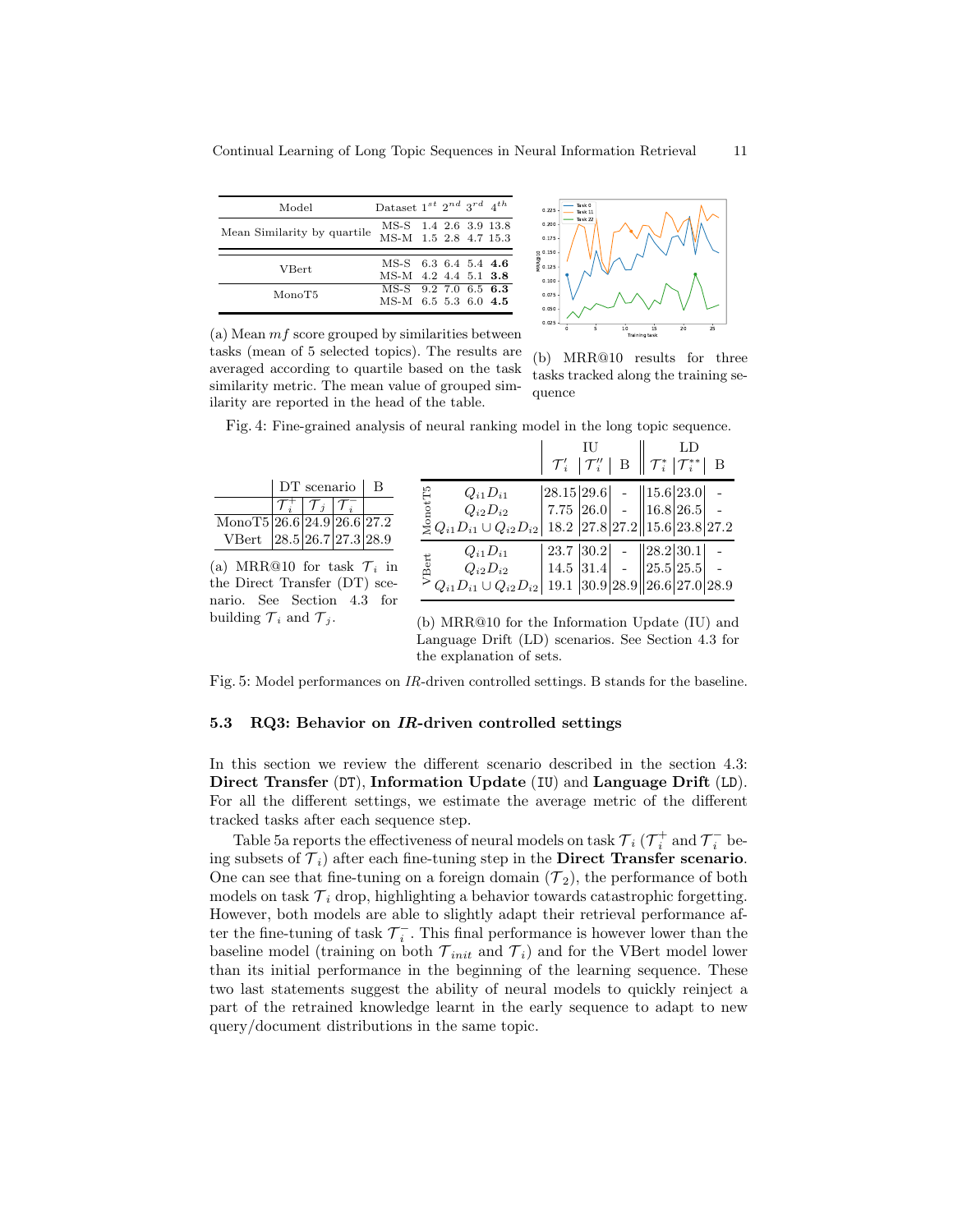Table 5b reports the average effectiveness metrics for both Information Update (IU) and Language Drift (LD) scenarios on different sets,  $Q_{ik}D_i$  (k=1,2) denoting the sets used to build relevant pairs of query-document (see Section 4.3). In IU scenario, relevant documents of certain queries  $(Q_{i2})$  evolve over time  $(D_{i1} \rightarrow D_{i2})$ . For both  $Q_{i1}D_{i1}$  and particularly  $Q_{i2}D_{i2}$  whose queries have encountered the information update, evaluation performances increase throughout the fine-tuning process over the sequence. This denotes the ability of models to adapt to new document distributions (i.e., new information in documents). The adaptation is more important for the MonoT5 model (7.75 vs. 26.0 for the  $Q_{i2}D_{i2}$ set), probably explained by its better adaptability to new tasks (as discussed in section 5.2). Interestingly, the performance at the end of the learning sequence overpasses the result of the baseline (fine-tuning on  $\mathcal{T}_i$ ): contrary to the direct transfer scenario, this setting has introduced pseudo-relevant documents in task  $\mathcal{T}'_i$  which might help in perceiving relevance signals.

For the Language Drift LD scenario, the behavior is relatively similar in terms of adaptation: performances increase throughout the sequence and MonoT5 seems more flexible in terms of adaptation. However, it seems more difficult to sufficiently acquire knowledge to reach the baseline performance (although pseudo-relevant documents have also been introduced). This might be due to the length of queries, concerned by the distribution drift: when the vocabulary changes in a short text (i.e., queries), it is more difficult to capture the semantics for the model and to adapt itself in terms of knowledge retention than when the change is carried out on long texts (i.e., documents as in the information update).

# 6 Conclusion and future work

In this paper, we proposed a framework for continual learning based on long topic sequences and carried out a fined-grained evaluation, observing a catastrophic forgetting metric in regards to topic similarity. We also provided specific stream of tasks, each of them addressing a likely scenario in case of IR continual learning. Our analysis suggests different design implications for future work: 1) catastrophic forgetting in IR exists but is low compared to other domains [17, 40], 2) when designing lifelong learning strategy, it is important to care of task similarity, the place of the task in the learning process and of the type of the distribution that needs to be transfered (short vs. long texts). We are aware that results are limited to the experimented models and settings and that much remains to be accomplish for more generalizable results. But, we believe that our in-depth analysis of topic similarity and the controlled settings is a step forward into the understanding of continual IR model learning.

Acknowledgements. We thank the ANR JCJC SESAMS project (ANR-18- CE23-0001) for supporting this work. This work was performed using HPC resources from GENCI-IDRIS (Grant 2021-101681).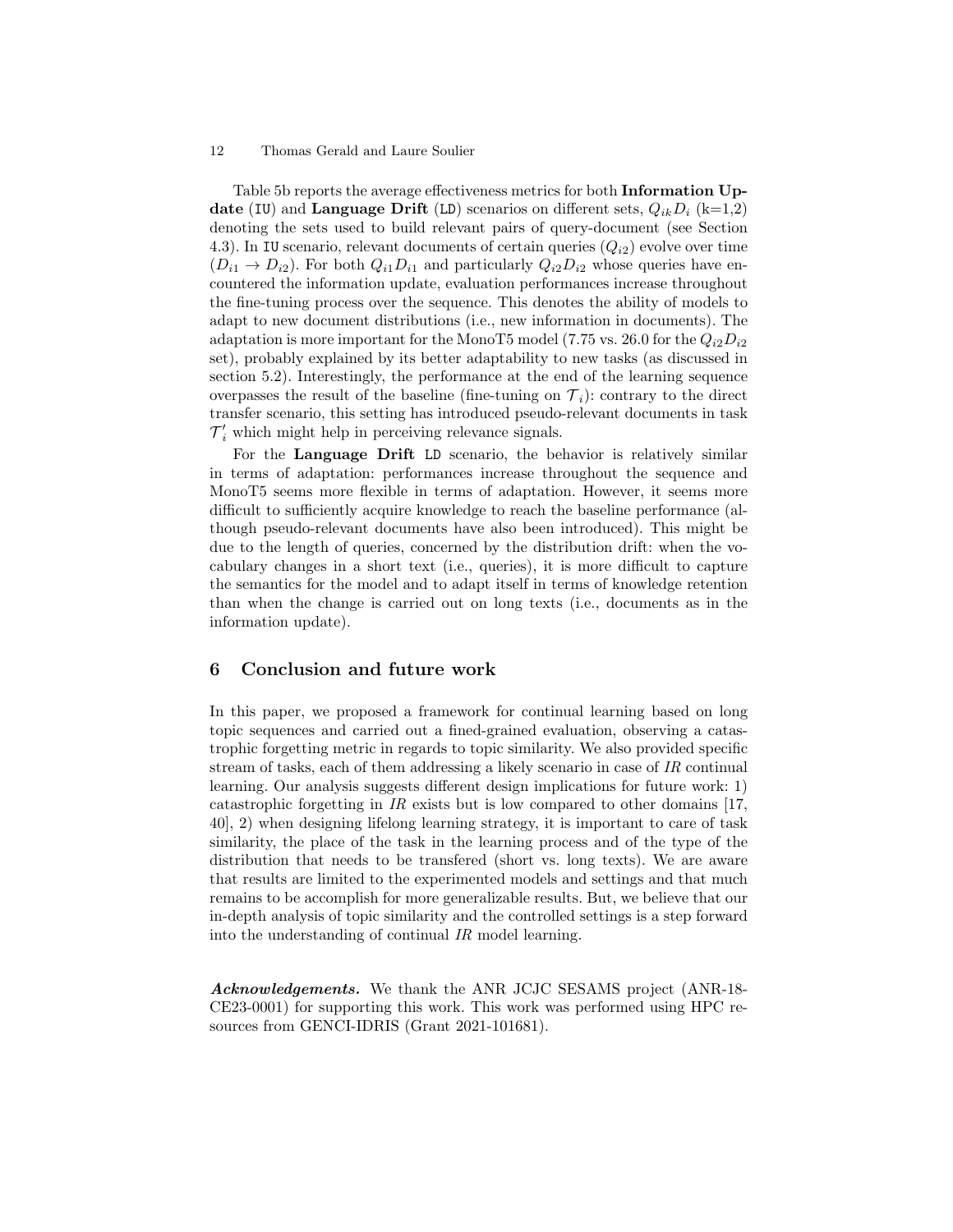## References

- 1. Albakour, M.D., Macdonald, C., Ounis, I.: On sparsity and drift for effective real-time filtering in microblogs. In: Proceedings of the 22nd ACM International Conference on Information and Knowledge Management, CIKM '13, p. 419–428. Association for Computing Machinery, New York, NY, USA (2013). DOI 10.1145/2505515.2505709. URL https://doi.org/10.1145/2505515.2505709
- 2. Asghar, N., Mou, L., Selby, K.A., Pantasdo, K.D., Poupart, P., Jiang, X.: Progressive memory banks for incremental domain adaptation. In: ICLR, vol. abs/1811.00239 (2020)
- 3. Cai, F., Liang, S., de Rijke, M.: Time-sensitive personalized query auto-completion. In: Proceedings of the 23rd ACM International Conference on Conference on Information and Knowledge Management, CIKM '14, p. 1599–1608. Association for Computing Machinery, New York, NY, USA (2014). DOI 10.1145/2661829. 2661921. URL https://doi.org/10.1145/2661829.2661921
- 4. Cai, H., Chen, H., Zhang, C., Song, Y., Zhao, X., Yin, D.: Adaptive parameterization for neural dialogue generation. In: EMNLP-IJCNLP, pp. 1793–1802 (2019)
- 5. Dai, Z., Xiong, C., Callan, J., Liu, Z.: Convolutional neural networks for softmatching n-grams in ad-hoc search. In: WSDM, pp. 126–134 (2018)
- 6. Devlin, J., Chang, M., Lee, K., Toutanova, K.: BERT: pre-training of deep bidirectional transformers for language understanding. In: NAACL-HLT, pp. 4171–4186 (2019)
- 7. Formal, T., Piwowarski, B., Clinchant, S.: SPLADE: sparse lexical and expansion model for first stage ranking. In: F. Diaz, C. Shah, T. Suel, P. Castells, R. Jones, T. Sakai (eds.) SIGIR '21: The 44th International ACM SIGIR Conference on Research and Development in Information Retrieval, Virtual Event, Canada, July 11-15, 2021, pp. 2288–2292. ACM (2021). DOI 10.1145/3404835.3463098. URL https://doi.org/10.1145/3404835.3463098
- 8. Gao, J., Xiong, C., Bennett, P.: Recent advances in conversational information retrieval. In: Proceedings of the 43rd International ACM SIGIR Conference on Research and Development in Information Retrieval, SIGIR '20, p. 2421–2424. Association for Computing Machinery, New York, NY, USA (2020). DOI 10.1145/ 3397271.3401418. URL https://doi.org/10.1145/3397271.3401418
- 9. Garcia, X., Constant, N., Parikh, A.P., Firat, O.: Towards continual learning for multilingual machine translation via vocabulary substitution. In: NAACL-HLT, pp. 1184–1192 (2021)
- 10. Guo, J., Fan, Y., Ai, Q., Croft, W.B.: A deep relevance matching model for ad-hoc retrieval. In: CIKM, pp. 55–64 (2016)
- 11. Hofstätter, S., Lin, S., Yang, J., Lin, J., Hanbury, A.: Efficiently teaching an effective dense retriever with balanced topic aware sampling. In: F. Diaz, C. Shah, T. Suel, P. Castells, R. Jones, T. Sakai (eds.) SIGIR '21: The 44th International ACM SIGIR Conference on Research and Development in Information Retrieval, Virtual Event, Canada, pp. 113–122. ACM (2021)
- 12. Hui, K., Yates, A., Berberich, K., de Melo, G.: PACRR: A position-aware neural IR model for relevance matching. In: EMNLP, pp. 1049–1058 (2017)
- 13. Hui, K., Yates, A., Berberich, K., de Melo, G.: Co-pacrr: A context-aware neural IR model for ad-hoc retrieval. In: WSDM, pp. 279–287 (2018)
- 14. Karpukhin, V., Oguz, B., Min, S., Lewis, P.S.H., Wu, L., Edunov, S., Chen, D., Yih, W.: Dense passage retrieval for open-domain question answering. In: B. Webber, T. Cohn, Y. He, Y. Liu (eds.) Proceedings of the 2020 Conference on Em-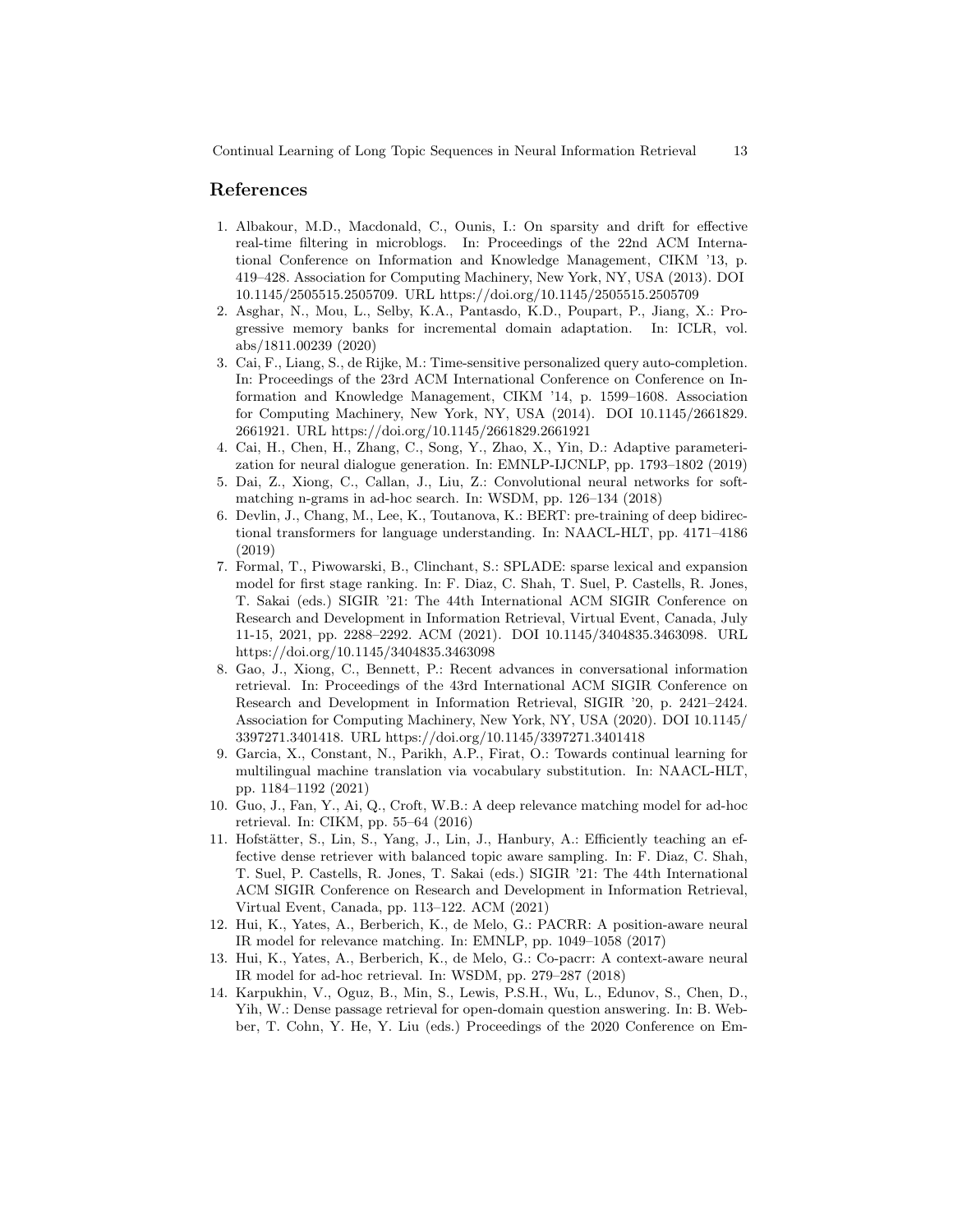pirical Methods in Natural Language Processing, EMNLP 2020, Online, November 16-20, 2020, pp. 6769–6781. Association for Computational Linguistics (2020). DOI 10.18653/v1/2020.emnlp-main.550. URL https://doi.org/10.18653/v1/2020. emnlp-main.550

- 15. Khattab, O., Zaharia, M.: Colbert: Efficient and effective passage search via contextualized late interaction over BERT. In: SIGIR, pp. 39–48. ACM (2020)
- 16. Kingma, D.P., Ba, J.: Adam: A method for stochastic optimization. In: Y. Bengio, Y. LeCun (eds.) ICLR 2015 (2015)
- 17. Kirkpatrick, J., Pascanu, R., Rabinowitz, N.C., Veness, J., Desjardins, G., Rusu, A.A., Milan, K., Quan, J., Ramalho, T., Grabska-Barwinska, A., Hassabis, D., Clopath, C., Kumaran, D., Hadsell, R.: Overcoming catastrophic forgetting in neural networks. CoRR abs/1612.00796 (2016). URL http://arxiv.org/abs/1612. 00796
- 18. Lange, M.D., Aljundi, R., Masana, M., Parisot, S., Jia, X., Leonardis, A., Slabaugh, G.G., Tuytelaars, T.: Continual learning: A comparative study on how to defy forgetting in classification tasks. CoRR abs/1909.08383 (2019). URL http:// arxiv.org/abs/1909.08383
- 19. Lee, S.: Toward continual learning for conversational agents. CoRR abs/1712.09943 (2017). URL http://arxiv.org/abs/1712.09943
- 20. Li, X., Zhou, Y., Wu, T., Socher, R., Xiong, C.: Learn to grow: A continual structure learning framework for overcoming catastrophic forgetting. In: ICML, vol. 97, pp. 3925–3934 (2019)
- 21. Li, Z., Hoiem, D.: Learning without forgetting. IEEE Transactions on Pattern Analysis and Machine Intelligence (12), 2935–2947 (2018)
- 22. Lov´on-Melgarejo, J., Soulier, L., Pinel-Sauvagnat, K., Tamine, L.: Studying catastrophic forgetting in neural ranking models. In: ECIR, pp. 375–390 (2021)
- 23. Ma, X., dos Santos, C.N., Arnold, A.O.: Contrastive fine-tuning improves robustness for neural rankers. In: C. Zong, F. Xia, W. Li, R. Navigli (eds.) Findings of the Association for Computational Linguistics: ACL/IJCNLP 2021, Online Event, August 1-6, 2021, Findings of ACL, vol. ACL/IJCNLP 2021, pp. 570–582. Association for Computational Linguistics (2021). DOI 10.18653/v1/2021.findings-acl.51. URL https://doi.org/10.18653/v1/2021.findings-acl.51
- 24. MacAvaney, S., Yates, A., Cohan, A., Goharian, N.: CEDR: contextualized embeddings for document ranking. In: SIGIR, pp. 1101–1104 (2019)
- 25. de Masson d'Autume, C., Ruder, S., Kong, L., Yogatama, D.: Episodic memory in lifelong language learning. CoRR abs/1906.01076 (2019)
- 26. McCreadie, R., Deveaud, R., Albakour, M., Mackie, S., Limsopatham, N., Macdonald, C., Ounis, I., Thonet, T., Dinçer, B.T.: University of glasgow at TREC 2014: Experiments with terrier in contextual suggestion, temporal summarisation and web tracks. In: E.M. Voorhees, A. Ellis (eds.) Proceedings of The Twenty-Third Text REtrieval Conference, TREC 2014, Gaithersburg, Maryland, USA, November 19-21, 2014, NIST Special Publication, vol. 500-308. National Institute of Standards and Technology (NIST) (2014). URL http://trec.nist.gov/pubs/trec23/papers/  $pro- uogTr\csc-s-web.pdf$
- 27. McDonald, R.T., Brokos, G., Androutsopoulos, I.: Deep relevance ranking using enhanced document-query interactions. In: EMNLP, pp. 1849–1860 (2018)
- 28. Mitra, B., Craswell, N.: An introduction to neural information retrieval. Found. Trends Inf. Retr. 13(1), 1–126 (2018). DOI 10.1561/1500000061. URL https: //doi.org/10.1561/1500000061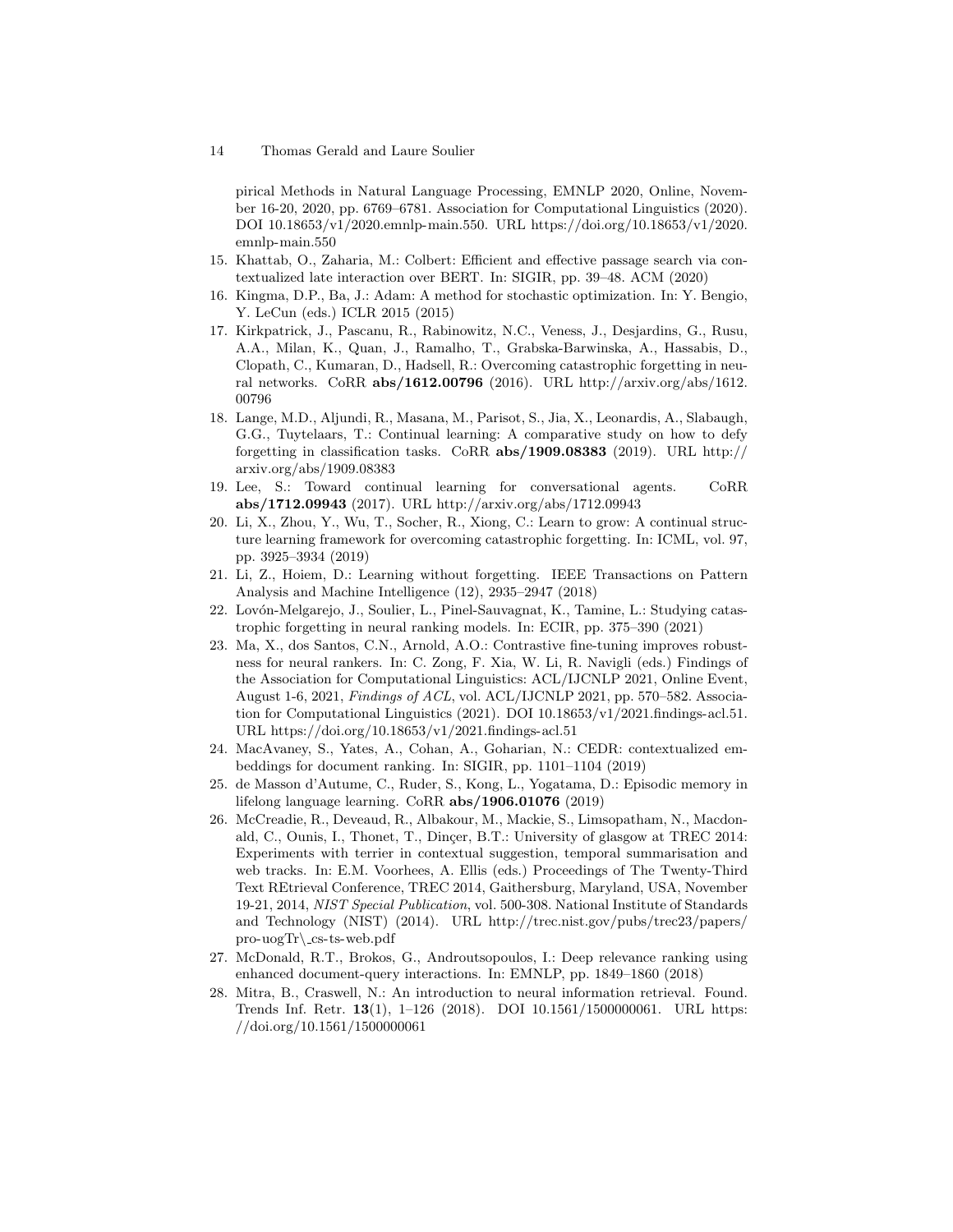Continual Learning of Long Topic Sequences in Neural Information Retrieval 15

- 29. Nguyen, T., Rosenberg, M., Song, X., Gao, J., Tiwary, S., Majumder, R., Deng, L.: MS MARCO: A human generated machine reading comprehension dataset. In: T.R. Besold, A. Bordes, A.S. d'Avila Garcez, G. Wayne (eds.) Proceedings of the Workshop on Cognitive Computation: Integrating neural and symbolic approaches 2016 co-located with the 30th Annual Conference on Neural Information Processing Systems (NIPS 2016), Barcelona, Spain, December 9, 2016, CEUR Workshop Proceedings, vol. 1773. CEUR-WS.org (2016). URL http://ceur-ws.org/Vol-1773/CoCoNIPS\ 2016\ paper9.pdf
- 30. Nishida, K., Saito, I., Otsuka, A., Asano, H., Tomita, J.: Retrieve-and-read: Multi-task learning of information retrieval and reading comprehension. In: Proceedings of the 27th ACM International Conference on Information and Knowledge Management, CIKM '18, p. 647–656. Association for Computing Machinery, New York, NY, USA (2018). DOI 10.1145/3269206.3271702. URL https: //doi.org/10.1145/3269206.3271702
- 31. Nogueira, R., Jiang, Z., Pradeep, R., Lin, J.: Document ranking with a pretrained sequence-to-sequence model. In: EMNLP, pp. 708–718 (2020)
- 32. Onal, K.D., Zhang, Y., Altingovde, I.S., Rahman, M.M., Karagoz, P., Braylan, A., Dang, B., Chang, H., Kim, H., McNamara, Q., Angert, A., Banner, E., Khetan, V., McDonnell, T., Nguyen, A.T., Xu, D., Wallace, B.C., de Rijke, M., Lease, M.: Neural information retrieval: at the end of the early years. Inf. Retr. J.  $21(2-3)$ , 111–182 (2018). DOI 10.1007/s10791-017-9321-y. URL https://doi.org/10.1007/ s10791-017-9321-y
- 33. Pan, S.J., Yang, Q.: A survey on transfer learning. IEEE Transactions on Knowledge and Data Engineering 22(10), 1345–1359 (2010)
- 34. Rebuffi, S., Kolesnikov, A., Sperl, G., Lampert, C.H.: icarl: Incremental classifier and representation learning. In: CVPR, pp. 5533–5542 (2017)
- 35. Reimers, N., Gurevych, I.: Sentence-bert: Sentence embeddings using siamese bertnetworks. In: EMNLP (2019). URL http://arxiv.org/abs/1908.10084
- 36. Robertson, S.E., Walker, S., Hancock-Beaulieu, M., Gull, A., Lau, M.: Okapi at TREC. In: TREC, vol. 500-207, pp. 21–30 (1992)
- 37. Sankepally, R.: Event information retrieval from text. In: Proceedings of the 42nd International ACM SIGIR Conference on Research and Development in Information Retrieval, SIGIR'19, p. 1447. Association for Computing Machinery, New York, NY, USA (2019). DOI 10.1145/3331184.3331415. URL https: //doi.org/10.1145/3331184.3331415
- 38. Sun, F., Ho, C., Lee, H.: LAMOL: language modeling for lifelong language learning. In: ICLR (2020)
- 39. Vaswani, A., Shazeer, N., Parmar, N., Uszkoreit, J., Jones, L., Gomez, A.N., Kaiser, L., Polosukhin, I.: Attention is all you need. In: NeurIPS, pp. 5998–6008 (2017)
- 40. Veniat, T., Denoyer, L., Ranzato, M.: Efficient continual learning with modular networks and task-driven priors. CoRR abs/2012.12631 (2020). URL https: //arxiv.org/abs/2012.12631
- 41. Wiese, G., Weissenborn, D., Neves, M.: Neural domain adaptation for biomedical question answering. In: CoNLL 2017, pp. "281–289" (2017)
- 42. Xiong, C., Dai, Z., Callan, J., Liu, Z., Power, R.: End-to-end neural ad-hoc ranking with kernel pooling. In: SIGIR, pp. 55–64 (2017)
- 43. Yang, W., Xie, Y., Tan, L., Xiong, K., Li, M., Lin, J.: Data augmentation for BERT fine-tuning in open-domain question answering. CoRR abs/1904.06652 (2019). URL http://arxiv.org/abs/1904.06652